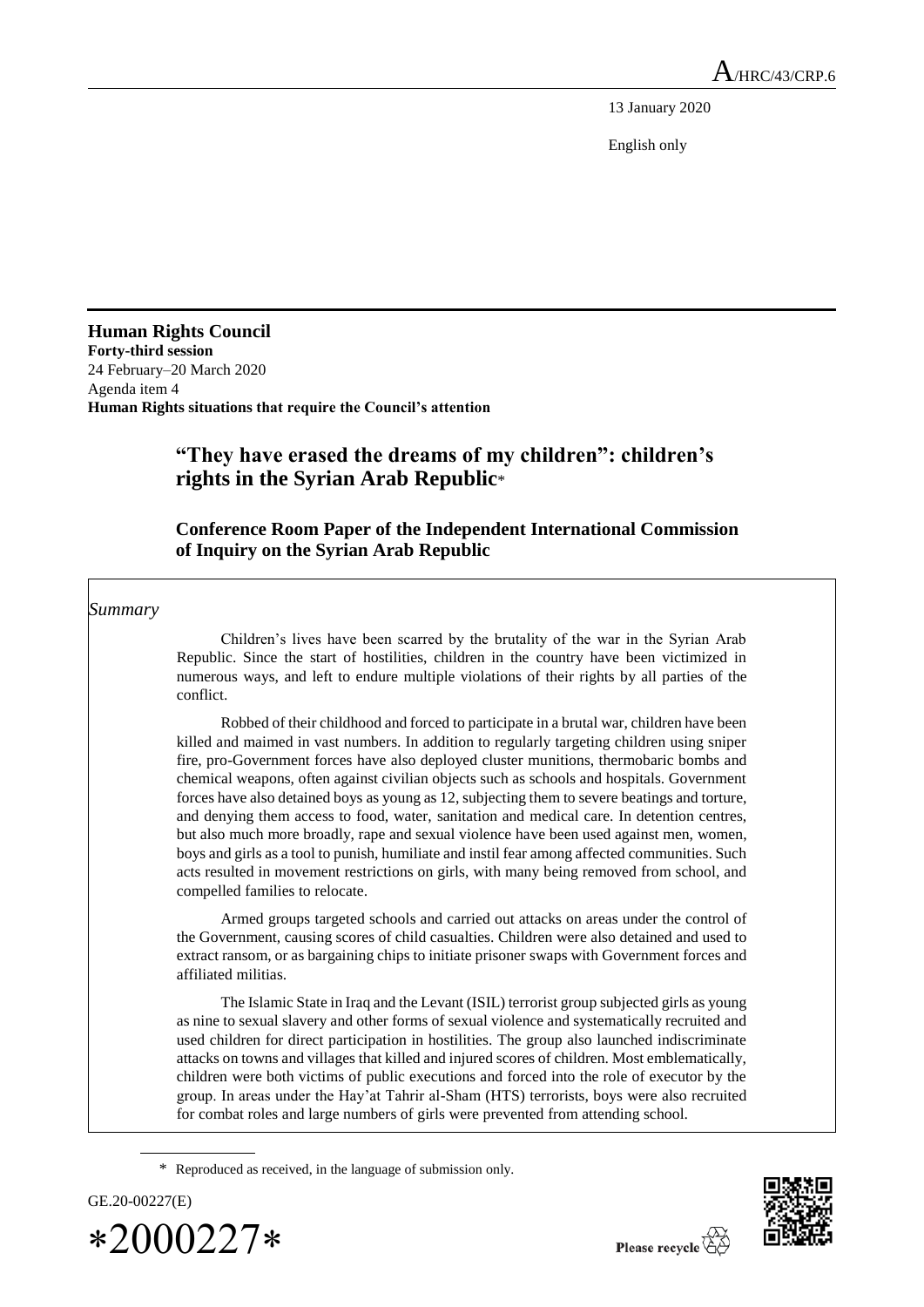The impact of these violations upon children has been severe. Two million six hundred thousand girls and boys have been displaced in Syria, which has exacerbated preexisting protection and humanitarian concerns. The mental health of children has been, and will continue to be, deeply affected by the brutality of the conflict. Due to attacks on civilian infrastructure, physical health has also been acutely impacted, in particular for those children who suffer from disabilities because of the war.

Girls and boys also face considerable obstacles related to documentation and are vulnerable to exploitation through child labour or child marriage, often as a result of the death or disappearance of male parental figures. Crucially for their long-term prospects, a huge number of children have missed out on years of education and are currently out of school. This status quo will affect the ability of boys and girls to exercise their basic rights in innumerable ways as they grow older.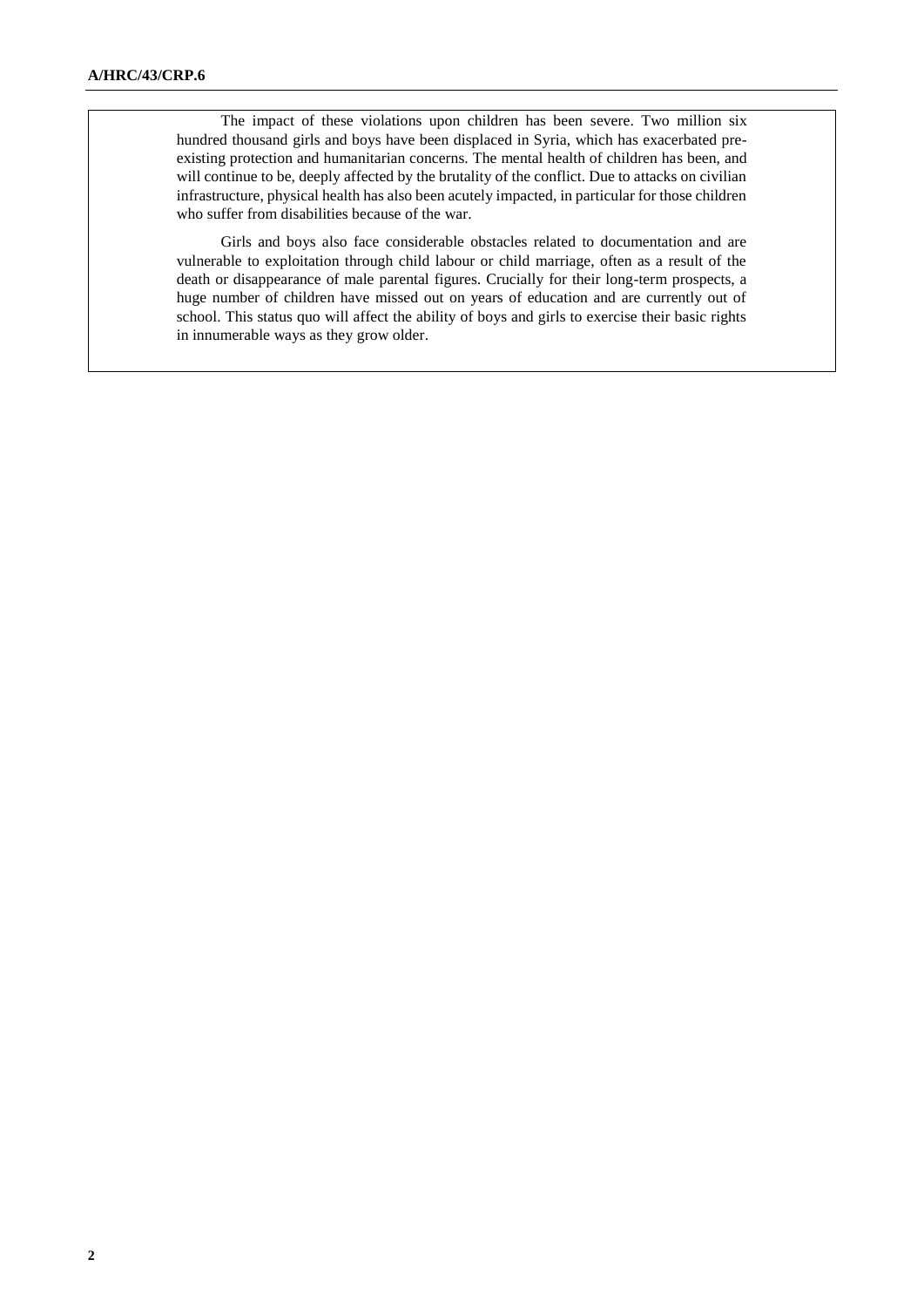# Contents

# $Page$

| - I.        |                       |  | $\overline{4}$ |
|-------------|-----------------------|--|----------------|
| П.          |                       |  | 5              |
| III.        |                       |  | 7              |
|             | A.                    |  | $\tau$         |
|             | $\mathbf{B}$ .        |  | 10             |
|             | $\mathcal{C}_{\cdot}$ |  | 12             |
|             | D.                    |  | 14             |
|             | Е.                    |  | 15             |
| IV.         |                       |  | 16             |
| $V_{\cdot}$ |                       |  | 19             |
| VI.         |                       |  |                |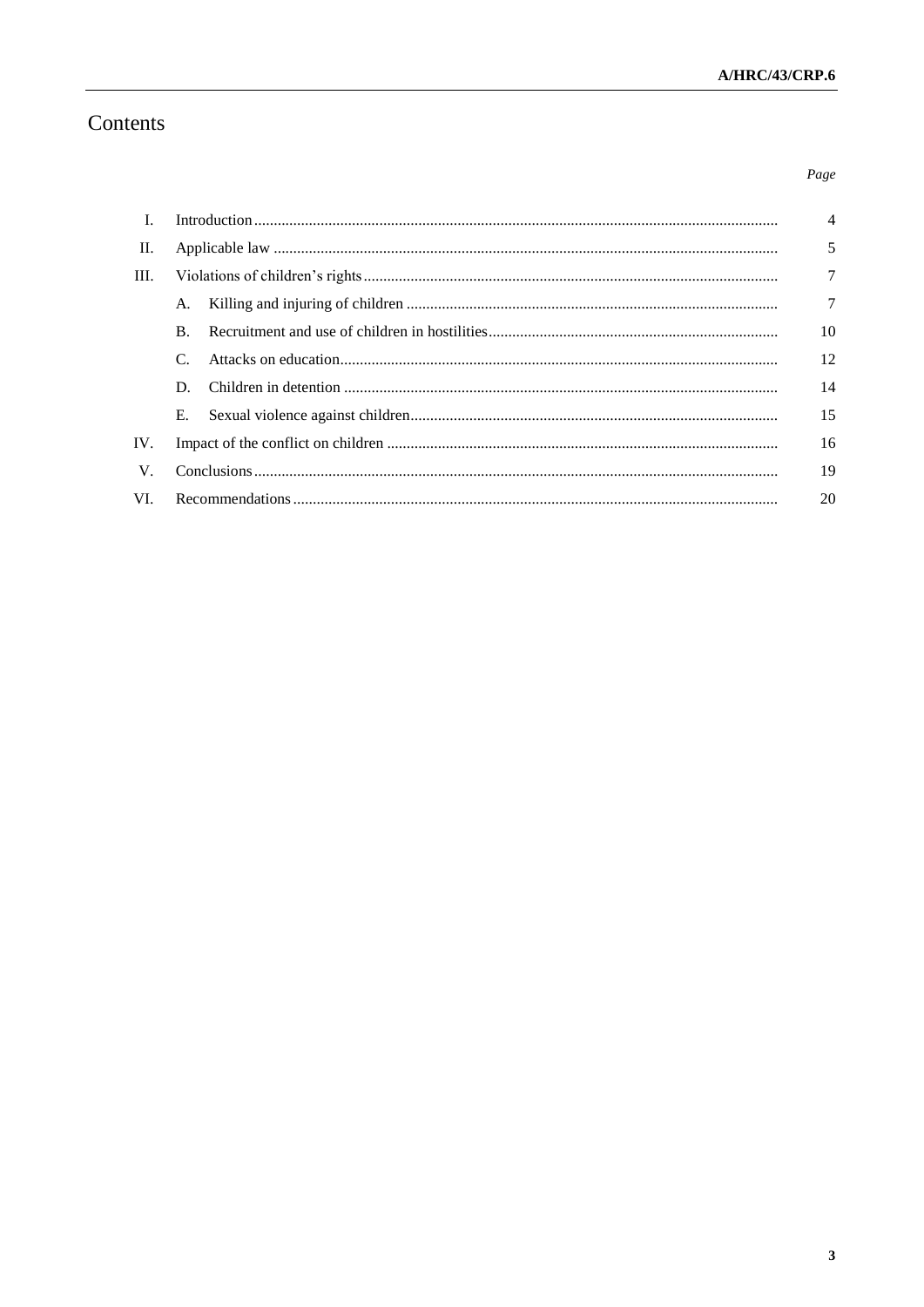# **I. Introduction**

1. A six-year-old boy imitated hanging a two-year-old child after witnessing the public execution of a man in Yarmouk camp, Damascus. During the siege of Madaya, Rif Damascus, a mother described to the Commission how her ten-year-old daughter wrote her testament believing that she would die from hunger. Their stories are not uncommon and paint a stark picture of what has been, and continues to be, the grim reality for scores of girls and boys in the Syrian Arab Republic.

2. After eight years of conflict, children in Syria have experienced unabated violations of their rights: they continue to be killed, maimed, injured and orphaned, bearing the brunt of violence perpetrated by warring parties. Children's experiences in the Syrian conflict have been deeply gendered. Females have been disproportionally affected by sexual violence and the threat of rape has resulted in restrictions on their movements. Girls have been confined to their homes, removed from school or faced obstacles to access health care. Boys, in particular those aged 12 and above, have been arrested in a widespread manner and kept in detention facilities, as well as targeted by armed groups and militia for recruitment into their ranks to actively participate in hostilities.

3. For those boys and girls, the unprecedented and recurrent nature of these violations has affected generations to come. The psychological impact of the conflict on children has been a striking feature of the war in Syria with far reaching consequences. As a result of repeated exposure to violence and insecurity, children exhibit signs of trauma, including psychological and behavioural disorders, as well as chronic fatigue and acute stress.

4. As hostilities continue, displacement is pervasive and impacts upon the ability of children to exercise their basic rights. Millions of children now live in situations of protracted displacement, often with severed family ties, unaccompanied and left to survive by themselves without adequate access to schooling or medical care. At the time of writing, approximately five million children in Syria were in need of some form of humanitarian assistance, including nearly half a million of children in hard-to-reach areas due to denials of access by parties to conflict.<sup>1</sup>

5. The effects of eight years of war on the enjoyment of basic human rights, in particular the right to education, has been stark and wide-ranging. Girls have been acutely vulnerable as they are unable to access schools and, as a result, are less likely to return to education due to their families seeking their "protection" through early marriage. With pre-existing gender inequalities further exacerbated, girls with limited access to education are more likely to have reduced power in decision-making processes relating to their own lives. Boys have been used to participate in hostilities, or compelled to take on the role of a breadwinner and engage in petty jobs to secure an income for their families. Children with disabilities encounter significant protection and assistance concerns, especially when relocated to settlements in which access to services is severely limited, which in turn further reduces the possibility for many to resume their studies.

6. Education is a means for the realization of rights and a tool for meaningful participation in the community.<sup>2</sup> When stripped from their fundamental right to education, children are more vulnerable to exploitation and abuse. This will have a significant impact on the ability of Syrian children to contribute positively to society, exercise their rights and participate in civil and political life, as the country moves forward.

7. The information in this report is based approximately 5,000 interviews between 2011 and October 2019 with Syrian children as well as eyewitnesses, survivors, relatives of survivors, medical professionals, defectors, members of the armed groups, healthcare

<sup>1</sup> Se[e https://www.unicef.org/emergencies/syrian-crisis](https://www.unicef.org/emergencies/syrian-crisis)

<sup>2</sup> General Comment No. 13 (1999) on Article 13 on the right to education, of the United Nations Committee on Economic, Social and Cultural Rights, on the right to education: "education is both a human right in itself and an indispensable means of realizing other human rights. As an empowerment right, education is the primary vehicle by which economically and socially marginalized adults and children can lift themselves out of poverty and obtain the means to participate fully in their communities."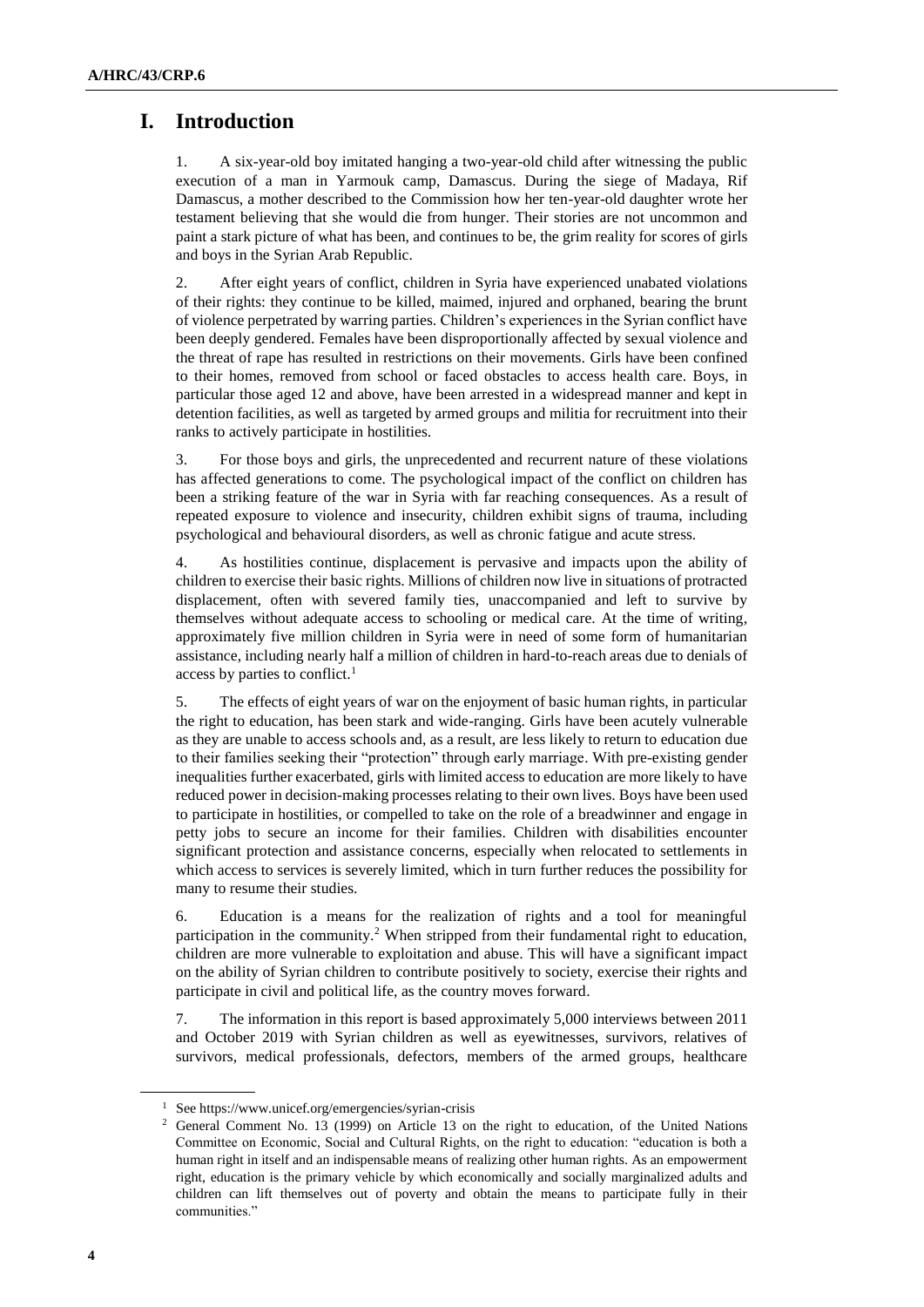professionals, lawyers and members of affected communities. Their accounts narrate the impact of the war on children in the Syrian Arab Republic and further describe specific violations to children's human rights, which in turn seriously undermine their protection under international law. Whenever possible, interviews with children were conducted in person and parental consent was sought due to the sensitive nature of the subject matter. Only the cases that met the standard of proof of reasonable grounds to believe that incidents and patterns occurred as they were described form the basis of this report.

# **II. Applicable law**

8. A growing corpus of both treaty-based and customary international law, including international human rights law, international humanitarian law and international criminal law outline obligations on parties to an armed conflict, including non-state actors, which govern the treatment and protection of children. The applicability of international humanitarian law does not replace existing obligations under international human rights law. Rather both regimes remain in force and are mutually reinforcing.

9. As emphasized by the Security Council in resolution 1261 (1999), as well as subsequent resolutions, $3$  parties to armed conflict should "undertake such feasible measures during armed conflicts to minimize the harm suffered by children". Security Council Resolution 1325 (2000) calls on all parties to armed conflict to apply fully the relevant norms of international humanitarian law and international human rights law to women and girls, and to take special measures to protect women and girls from gender-based violence during such periods.

#### *International human rights law*

10. During the events analysed in this report, the Syrian Arab Republic remained party to major United Nations human rights treaties and subsequent optional protocols.<sup>4</sup> The Syrian Government did not declare a state of emergency nor otherwise seek to derogate from any of the aforementioned obligations, which consequently remained in effect.<sup>5</sup>

11. All branches of the Syrian Government were therefore bound to respect, protect, promote and fulfil the human rights of all persons present on its territory and within its jurisdiction. The obligation included the right to afford an effective remedy to those children whose rights were violated, including the provision of reparations, and to investigate and bring to justice perpetrators of particular violations.<sup>6</sup> The Syrian Arab Republic was also

<sup>3</sup> Including UN SCR 1261 (1999) of 25 August 1999, 1314 (2000) of 11 August 2000, 1379 (2001) of 20 November 2001, 1460 (2003) of 30 January 2003, 1539 (2004) of 22 April 2004, 1612 (2005) of 26 July 2005, 1882 (2009) of 4 August 2009, 1998 (2011) of 12 July 2011, 2068 (2012) of 19 September 2012, 2143 (2014) of 7 March 2014, 2225 (2015) of 18 June 2015, 2427 (2018) of 9 July 2018 and all relevant Statements of its President, which contribute to a comprehensive framework for addressing the protection of children affected by armed conflict.

<sup>&</sup>lt;sup>4</sup> The International Covenants on Civil and Political Rights and on Economic, Social and Cultural Rights were ratified by the Syrian Arab Republic in 1969, the same year it ratified the Convention on the Elimination of All Forms of Racial Discrimination. The Syrian Arab Republic is also party to the Convention on the Elimination of Discrimination against Women which it ratified in 2003, the Convention against Torture and other Cruel, Inhuman or Degrading Treatment and Punishment in 2004 and the Convention on the Rights of Child in 1993. The Syrian Arab Republic ratified the Optional Protocol to the Convention on the Rights of Child on the involvement of children in armed conflict in 2003. The Syrian Arab Republic has not ratified the Convention on the Non-applicability of Statutory Limitations to War Crimes and Crimes against Humanity.

<sup>5</sup> *Legal Consequences of the Construction of a Wall in the Occupied Palestinian Territory*, Advisory Opinion, I.C.J. Reports 2004, p. 178, paras. 105-106, "[t]he protection offered by human rights conventions does not cease in case of armed conflict." See also *ICJ Nuclear Weapons*, statements concerning international humanitarian law as *lex specialis*, para. 25.

<sup>6</sup> See Human Rights Committee, General Comment No. 31 on The Nature of the General Legal Obligation Imposed on State Parties to the Covenant (2004), at paras. 15-19. In this General Comment, the Human Rights Committee considered that the duty to bring perpetrators to justice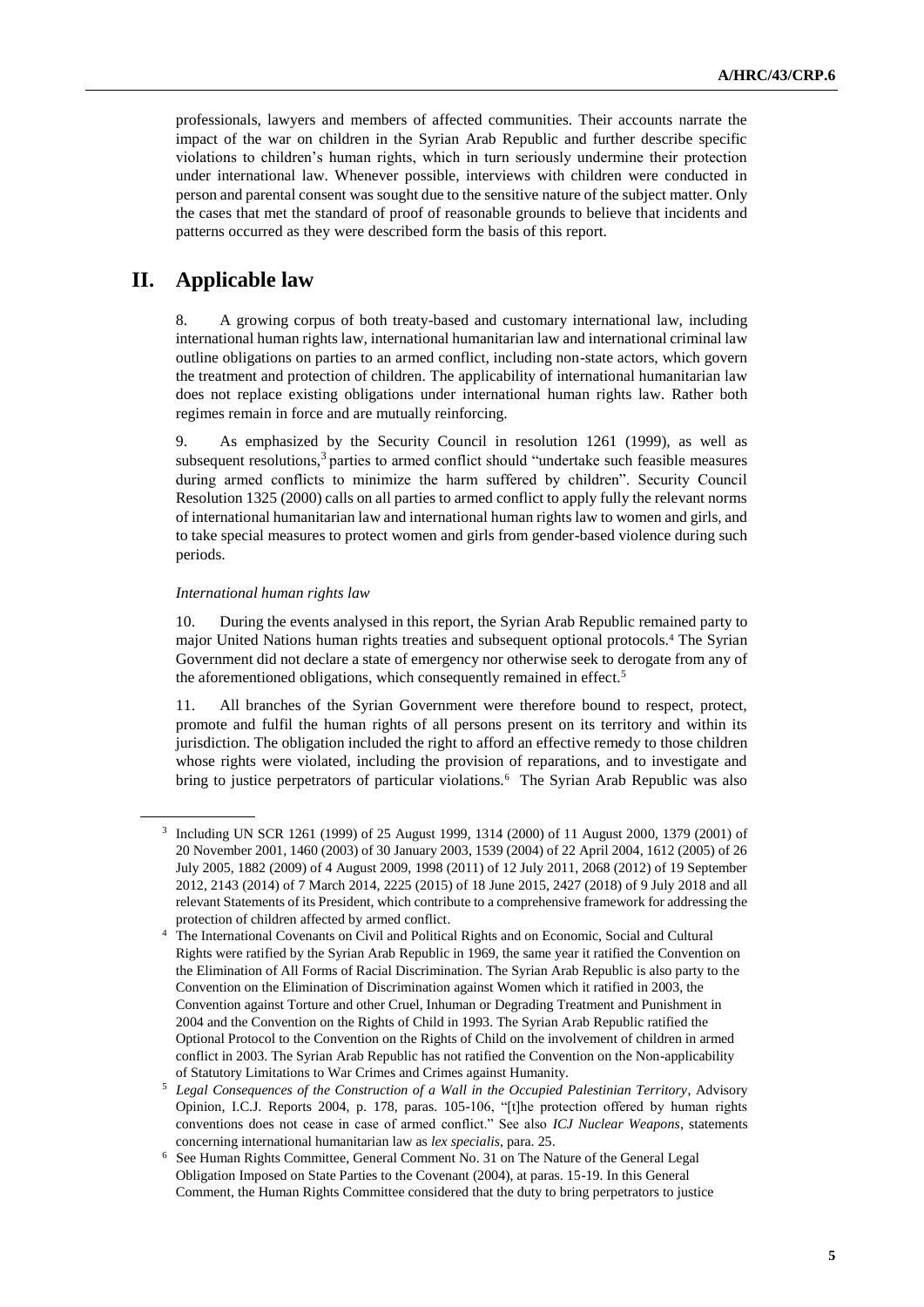bound by relevant rules of international human rights law, which form a part of customary international law, such as the absolute prohibition against torture.

12. Non-state actors cannot formally become parties to international human rights treaties. Armed groups were nevertheless obligated to respect fundamental human rights norms, which form part of customary international law in territory where such actors exercised de facto control.<sup>7</sup> The Commission therefore examined allegations of human rights violations committed by the Syrian Government as well as human rights abuses by armed groups.

## *International humanitarian law*

13. The applicability of international humanitarian law was triggered when hostilities in the Syrian Arab Republic reached the threshold criteria of an armed conflict.<sup>8</sup>

14. The Syrian Arab Republic is a party to the Geneva Conventions and its Additional Protocol I, as well as to several other international humanitarian law instruments. The Syrian Arab Republic has not, however, ratified Additional Protocol II to the Geneva Conventions, which is specifically applicable during non-international armed conflicts. Customary international humanitarian law nevertheless applies to non-international armed conflict and must be respected when the threshold of non-international armed conflict is met.

## *The Convention on the Rights to the Child*

15. This report applies the definition of "child" in accordance with the Convention on the Rights of the Child (hereafter, "the Convention") to which the Syrian Arab Republic is a party. The Convention defines a child as any person under the age of 18.<sup>9</sup> The Commission further notes that as per Article 46 of the Syrian Civil Code, a child becomes an adult when he or she attains the age of 18 years.

16. In the context of an armed conflict, however, the Convention draws its language from the Protocols Additional to the Geneva Conventions, and thus sets the lower age of 15 as the minimum for recruitment or participation in armed forces. When between 15 and 18 years, State parties shall endeavour to give priority to the oldest children.<sup>10</sup>

17. When the Syrian Arab Republic acceded to the Optional Protocol to the Convention on the Rights of the Child on the Involvement of Children in Armed Conflict in 2013, it made a declaration to ensure that persons who have not attained the age of 18 years are not compulsory recruited into their armed forces.<sup>11</sup> The Syrian Arab Republic, furthermore,

attaches in particular to violations that are criminal under domestic or international law., For example, torture and similar cruel, inhuman and degrading treatment, summary and arbitrary killing and enforced disappearance. See also the Basic Principles and Guidelines on the Right to a Remedy and Reparation for Victims of Gross Violations of International Human Rights Law and Serious Violations of International Humanitarian Law, adopted by the General Assembly in December 2005, and the Updated Set of Principles for the Protection and Promotion of Human Rights through Action to Combat Impunity (which were recognised in a consensus resolution of the Commission on Human Rights in 2005).

<sup>7</sup> See A/HRC/34/64, Annex I, at para 5. For a more expansive view of the application of international human rights law, see Andrew Clapham, Human Rights Obligations of Non-State Actors (Oxford, Oxford University Press, 2006). To similar effect, see Report of the Secretary-General's Panel of Experts on Accountability in Sri Lanka, 31 March 2011, para. 188, available at http://www.un.org/News/dh/infocus/Sri\_Lanka/POE\_Report\_Full.pdf.

<sup>8</sup> The Commission first determined the existence of a non-international armed conflict in the Syrian Arab Republic beginning in February 2012 (see, e.g., A/HRC/21/50).

<sup>9</sup> Convention on the Rights of the Child (CRC), adopted and opened for signature, ratification and accession by General Assembly resolution 44/25 of 20 November 1989, entry into force 2 September 1990, in accordance with article 49, at art. 1.

<sup>10</sup> *Ibid*. at. art. 38(3).

<sup>&</sup>lt;sup>11</sup> Optional Protocol to the Convention on the Rights of the Child on the Involvement of Children in Armed Conflict, adopted and opened for signature, ratification and accession by General Assembly Resolution A/RES/54/263 of 25 May 2000, entry into force 12 February 2002, at art. 2. The Optional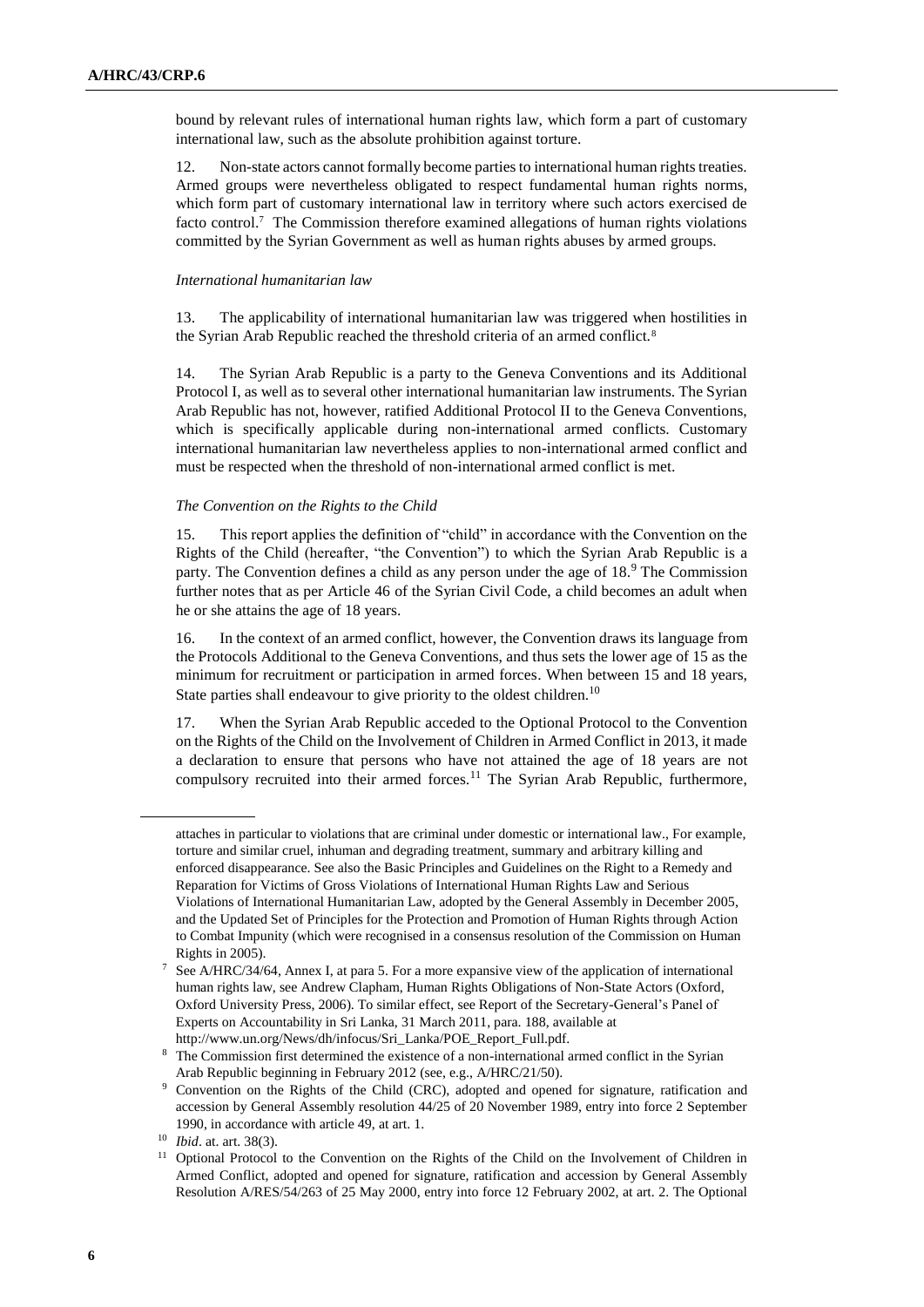committed to take all feasible measures to ensure that persons who have not attained the age of 18 years do not take direct part in hostilities.<sup>12</sup>

18. The Convention requires that in all circumstances, the best interest of the child should be a primary consideration.<sup>13</sup> The Convention expands the protection afforded to children in armed conflict and obliges State parties to take all feasible measures to ensure protection and care of children in accordance with their obligations under international humanitarian law. The Convention further provides legally binding protections in respect to children's civil, cultural, economic and political rights.

# *International criminal law*

19. To determine whether parties to the conflict perpetrated war crimes, the Commission referred to violations of treaty obligations of the Syrian Arab Republic, in particular Article 3 Common to the Four Geneva Conventions, as well as other serious violations of international humanitarian law which are considered to entail individual criminal responsibility under customary international law, including during a non-international armed conflict.<sup>14</sup> Customary international criminal law is applicable to all individuals taking part in hostilities.

20. To determine whether parties to the conflict committed crimes against humanity, the Commission conducted its analysis on the basis of article 7 of the Rome Statute of the International Criminal Court, which largely codifies customary international criminal law.

# **III. Violations of children's rights**

# **A. Killing and injuring of children**

*"I realized that my brother was shot in the head and neck. I witnessed how his soul left his body."*

*Boy, al Houla, witness to the execution of his entire family, 2012*

21. Children's right to life has been blatantly denied by all parties to the conflict. <sup>15</sup> Over the years, the Commission documented attacks countrywide resulting in staggering numbers of girls and boys being killed, maimed and wounded under the most brutal of circumstances.

### *Pro- Government forces*<sup>16</sup>

22. In the early days of the conflict, children were killed and injured during protests and home raids carried out by Government forces, as part of military ground operations aiming to re-take areas and arrest individuals supporting, or perceived to be supporting, opposition groups. When Government forces moved into towns and villages, usually following shelling, snipers were often positioned on the roofs of residential houses, schools, hospitals or at other

Protocol further states that non-state armed groups should not recruit or use children in hostilities under the age of 18 under any circumstances.

<sup>12</sup> *Ibid*., at art. 1.

<sup>&</sup>lt;sup>13</sup> See *supra* note 10, at art. 3. See also generally General Comment No. 14 (2013) on art. 3 para.1 of the Convention on the Rights of the Child on the right of the child to have his or her best interests taken as a primary consideration.

<sup>14</sup> See e.g. International Criminal Tribunal for the former Yugoslavia, *Prosecutor v. Duško Tadić*, Appeals Chamber, Interlocutory Appeal, paras. 96-134.

<sup>15</sup> See International Committee of the Red Cross (ICRC), *Customary International Humanitarian Law,* 2005, Volume I: Rules [hereinafter "ICRC Rule"], Rule 135 noting that "Children affected by armed conflict are entitled to special respect and protection." See also International Covenant on Economic, Social and Cultural Rights (ICCPR), art. 6 (1).

<sup>&</sup>lt;sup>16</sup> "Pro-Government forces" denotes Syrian forces, Russian forces, and/or militia members affiliated with the Government of the Syrian Arab Republic. "Government forces" denotes forces of the Syrian Arab Republic alone.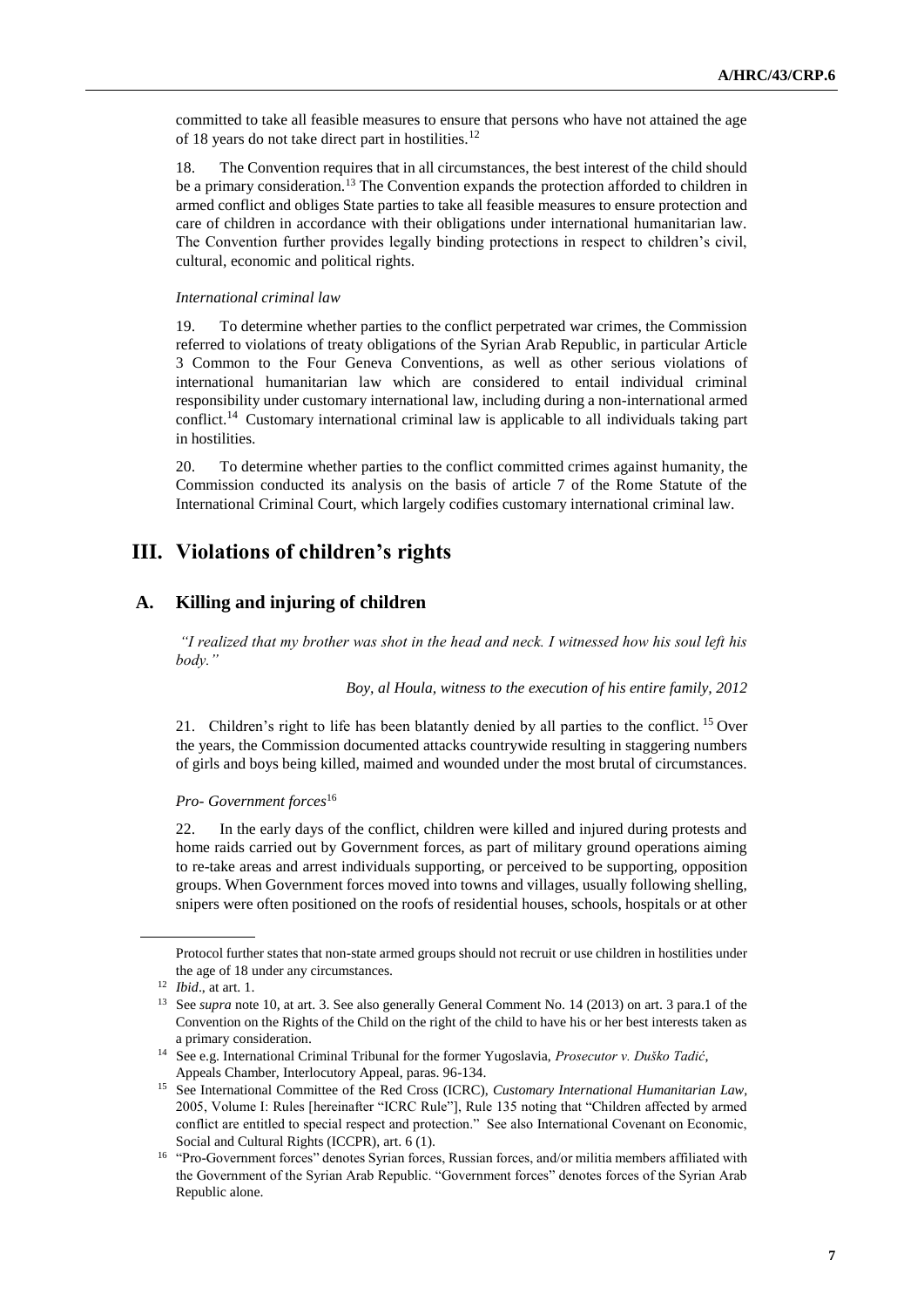raised positions. Numerous accounts collected by the Commission indicate that children as young as 10 were killed or injured by sniper fire. For example, a 14-year-old boy was injured in Atarib in February 2012, when he was shot in the legs by a sniper while on his way to buy food at a local market. In Aleppo, a doctor reported that, in October 2013, at least one child was injured each day by sniper fire.

23. Countless children were killed as a result of the use of cluster munitions, thermobaric bombs, improvised munitions such as barrel bombs and improvised rocket assisted munitions, and chemical weapons, often used against civilian objects, such as schools and hospitals.<sup>17</sup>With the rapid increase of large-scale aerial operations and ground offensives, damage to key civilian infrastructure rose dramatically, resulting in alarming numbers of child casualties. For instance, on 26 October 2016, Government forces conducted a series of airstrikes that hit a complex of schools and its surroundings in Haas (Idlib Governorate) killing a total of 36 civilians, including 21 children aged between 7 and  $17<sup>18</sup>$  An additional 61 children were injured in the attack and interviewees reported that some had limbs amputated while others lost sight in one or both eyes. The Haas school complex was composed of five educational institutions and had over 2,000 students. Following the events, the schools stopped functioning for a period in anticipation of further attacks.

24. Children who had been injured during hostilities feared seeking medical treatment at public hospitals due to widespread arrests targeting youths and those accompanying them.<sup>19</sup> The Commission documented instances of arrest and detention of wounded children in medical facilities in 2012 in Aleppo Governmental hospitals. Authorities claimed that shrapnel or sniper injuries was evidence of participation in activities supporting opposition groups. In the early days of the conflict, in Aleppo, Damascus, Dar'a, Dayr az Zawr, Hama, Homs, Idlib and Ladhiqiyah Governorates, medical staff denied treatment to injured persons for fear of being arrested by Government security forces stationed in or around public hospitals. When a 12-year-old boy was brought to a public hospital in Damascus in July 2012 with shrapnel wounds, in order to receive treatment, he was pressured by his male relatives to say that he was injured after shelling carried out by opposition groups.

25. In other instances documented by the Commission, children, upon admission to hospitals, were subjected to harsh treatment exploiting pre-existing injuries. For example, in early 2012 a 13-year-old child was brought into a military hospital in Harasta with a head injury. The child was beaten with a belt by pro-Government forces and/or militia. Government forces stationed on the rooftop of hospital buildings in various locations including Aleppo, Damascus, Dar'a, Dayr az Zawr, Hama, Homs, Idlib and Ladhiqiyah Governorates also prevented attempts by civilians, including children, to approach hospital buildings by firing at them.

26. Another tactic with devastating effects on children was the frequent use of siege warfare by most parties to the conflict.<sup>20</sup> Albeit each siege was unique, towns and villages were besieged, often for years, regularly accompanied by instances of near-constant shelling and aerial bombardment. These tactics caused scores of casualties, including children, and

<sup>&</sup>lt;sup>17</sup> As previously noted by the Commission, the pattern of attacks strongly suggest that pro-Government forces intentionally and systematically target medical facilities, repeatedly committing the war crime of deliberately attacking protected objects. Intentionally directing attacks against health-care workers and ambulances amounts to the war crimes of intentionally attacking medical personnel and transport. See A/HRC/27/60, paras. 109-111; A/HRC/33/55, paras. 42-65; A/HRC/34/64, paras. 30-40. A/HRC/36/55 paras. 62-66. See also Independent International Commission of Inquiry on the Syrian Arab Republic, "Human rights abuses and international humanitarian law violations in the Syrian Arab Republic, 21 July 2016-28 February 2017", paras. 15-19. This pattern of targeting continues as of the drafting of this report.

<sup>18</sup> See A/HRC/34/CRP.3, paras 21-31.

<sup>&</sup>lt;sup>19</sup> "Assault on medical care in Syria", conference room paper A/HRC/24/CRP.2, paras  $32 - 37$ .

<sup>&</sup>lt;sup>20</sup> While siege warfare is not in itself prohibited under international humanitarian law, the laying of sieges must be in conformity with all relevant international humanitarian law rules. The methods employed in Syria to carry out sieges, as documented by the Commission since 2012, however, have amounted to egregious violations of international human rights and humanitarian law and, in some instances, to war crimes. See "Sieges as a weapon of war: Encircle, starve, surrender, evacuate.", 29 May 2018.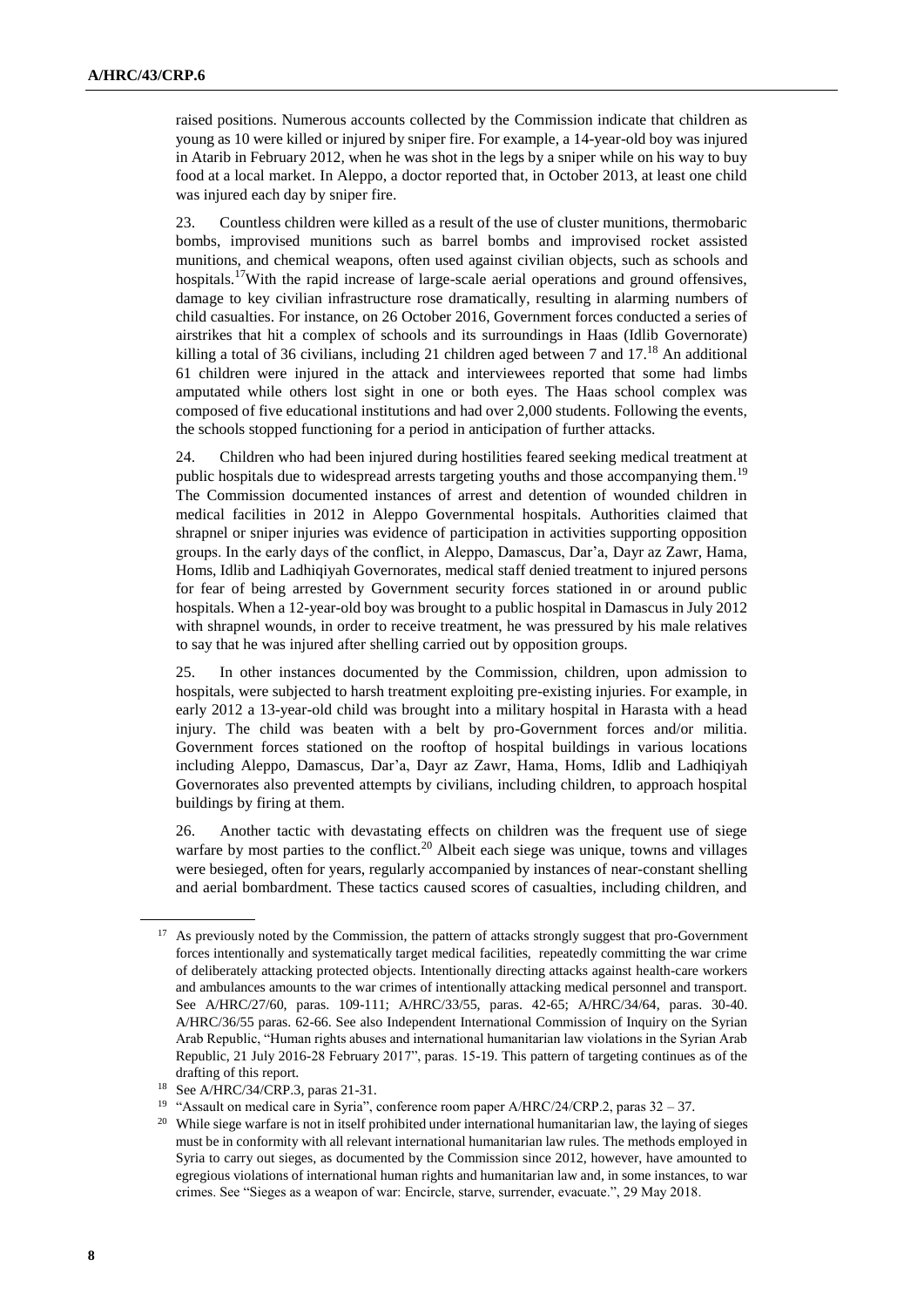further prevented the flow of food and medicine into affected areas.<sup>21</sup> Instances of children dying from malnutrition, dehydration and other preventable deaths linked to the denial of humanitarian assistance have been documented.

## *Non-state armed groups and terrorist organizations*

27. Since the start of the conflict, children inside Government-controlled areas endured attacks by armed groups and terrorist organizations that resulted in numerous child deaths, in particular in Idlib and Ladhiqiyah Governorates as well as Aleppo and Damascus cities. Many of those victims were killed while on their way to school or when gathered in schoolyards. In one such attack, carried out by armed groups on 11 October 2016 against Tha't al-Nitaqin school in Dar'a city, six children were killed, one of whom was five years old, and 20 others were injured, including an adolescent girl whose right leg was later amputated above the knee.

28. As ISIL expanded its control over large swathes of territory in Syria, girls and boys suffered widespread violations, including public executions where children were both victims of executions and forced into the role of executor.<sup>22</sup> In September 2014, a 16-year-old girl was beheaded by ISIL fighters in Aleppo because she was accused of being a member of the Kurdish People's Protection Unit (YPG). ISIL also launched indiscriminate attacks on towns and villages under Government-control that killed and injured scores of children. Moreover, children were killed or maimed by landmines laid as ISIL retreated from areas of which it had lost control. Hay'at Tahrir al-Sham (HTS) terrorists, <sup>23</sup> an umbrella coalition that united a number of extremist factions in 2016, also conducted attacks causing scores of child casualties. Most recently, on 16 June 2019, HTS launched at least a dozen 120mm Grad rockets towards al-Wadihi village, located in the southern countryside around Aleppo, killing 13 civilians, including four children, all of whom were celebrating a wedding at the time of the events.

## *United States-led international coalition*<sup>24</sup>

29. The Commission has repeatedly expressed concerns over the impact that airstrikes by the United States-led international coalition have had on civilians. The coalition's aerial campaign, carried out in support of the Syrian Democratic Forces (SDF) against ISIL, has had devastating consequences on children, in particular given the large-scale destruction of Raqqah and Dayr al-Zawr, further exacerbating the abuses they had suffered when living under the group's control.

30. In one particular incident documented by the Commission, international coalition forces carried out an airstrike on the night of 20 to 21 March 2017 against Al-Badiya school in Mansurah (Raqqah Governorate), an area that was under ISIL control at the time. During the attack, coalition forces failed to take all feasible precautions to avoid or minimize incidental loss of civilian life in violation of international humanitarian law. <sup>25</sup> The attack caused the death of 150 displaced persons housed in the school, leaving few survivors. This included 21 children, all but one of whom was under the age of 11, as well as eight women, one of whom was in the final stages of pregnancy.

<sup>&</sup>lt;sup>21</sup> See ICRC Rule 55 noting that "The parties to the conflict must allow and facilitate rapid and unimpeded passage of humanitarian relief for civilians in need, which is impartial in character and conducted without any adverse distinction, subject to their right of control".

<sup>22</sup> See A/HRC/27/60, paras 30-38. See, generally, "Rule of Terror: Living under ISIS in Syria", conference room paper A/HRC/27/CRP.3.

<sup>&</sup>lt;sup>23</sup> In July 2016, "Jabhat al-Nusra" changed its name to "Jabhat Fatah al-Sham", and later joined a number of extremist factions under the umbrella coalition of Hay'et Tahrir al Sham. Notwithstanding the changes in name, the Commission continues to regard Jabhat Fatah al-Sham as a terrorist entity as designated by Security Council resolution 2170 (2014).

<sup>&</sup>lt;sup>24</sup> Since 2014, an international coalition of more than 60 countries joined together to combat ISIL through a variety of means, including airstrikes.

<sup>&</sup>lt;sup>25</sup> See A/HRC/36/55, para. 79 and A/HRC/37/72 at para. 39-41 and Annex IV (paras. 7-11).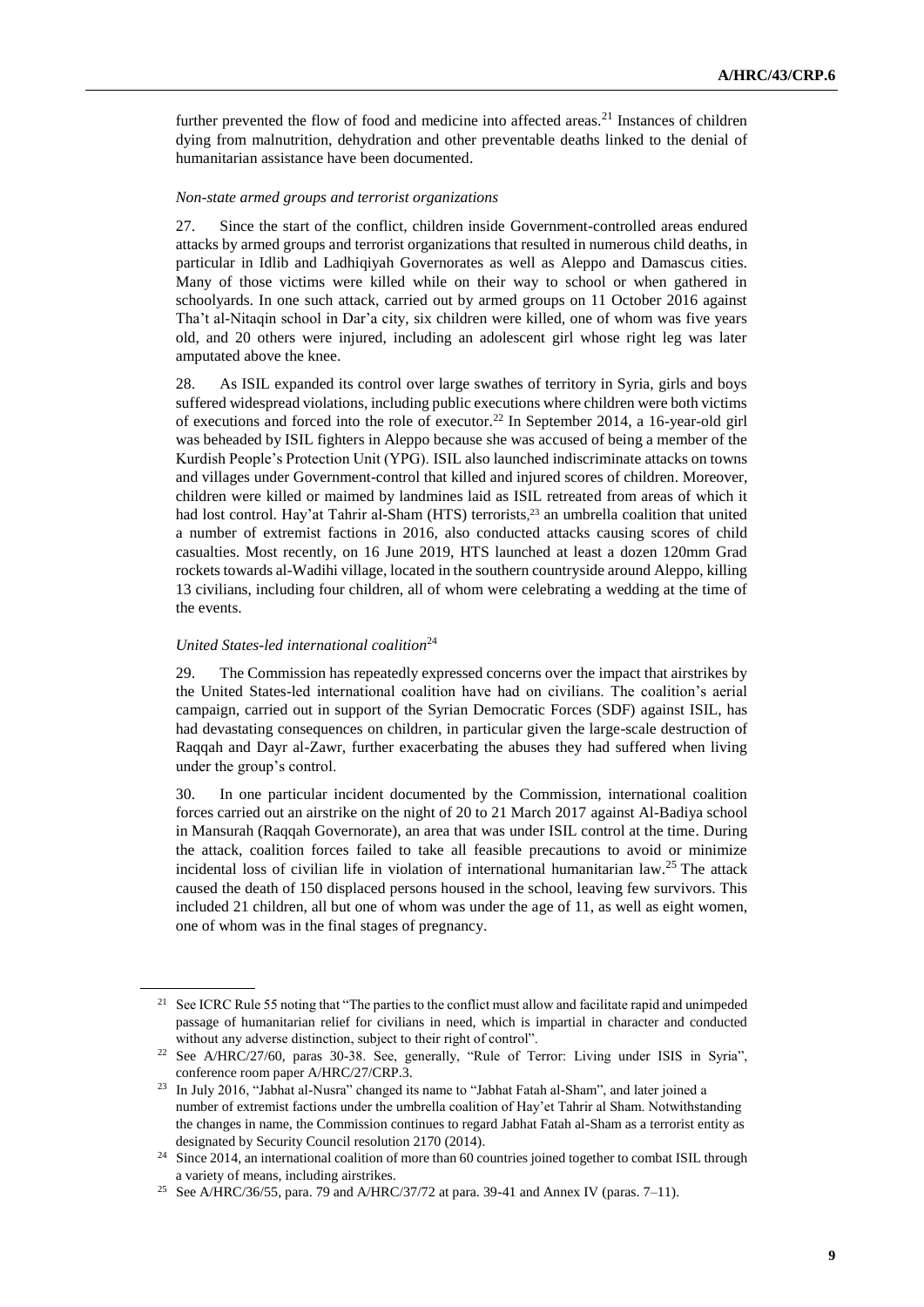# **B. Recruitment and use of children in hostilities**

*"The younger ones are very good fighters. They fight with enthusiasm and are fearless. Fighters who are 14 -17 years old are on the frontline"*

*Person associated with an armed group, Dar'a, 2013*

31. Children, most frequently boys, but also on occasion girls, have been used in hostilities by parties to the conflict for combat roles, to acts as spies, informants, or to serve at checkpoints, in violation of international humanitarian law.<sup>26</sup> Children have been forcibly recruited, enlisted or lured into violence out of economic instability or grief, after witnessing violent acts inflicted on their loved ones by belligerent parties. A child's consent to enlist, and therefore join military ranks voluntarily, is not a valid justification to the use and recruitment of children in armed conflict. $27$ 

### *Government forces and associated militia*

32. As the conflict intensified and with many young men eligible for conscription fleeing the country, the Government became reliant on paramilitary groups and militia, initially the shabbiha and later in 2013, the National Defence Forces, a pro-Government self-defence force. Recruits were drawn primarily from communities loyal to the Government and children were used to staff checkpoints in Aleppo, Dar'a and Tartous. Teenage boys also joined the National Defence Forces, with interviewees describing how three 17-year-old boys were forcibly recruited in 2013 at checkpoints in Aleppo. One of the boys was sent to the frontlines, and killed within two weeks. In October 2013, in Ataman, Dar'a, children from the age of 14 were armed and trained by popular committees.<sup>28</sup> A defector from a detention facility run by intelligence forces in Homs described how he would often be deployed with members from the National Defence Forces, many of whom were aged 15 and above, to checkpoints in the vicinity of Homs city.

33. Government forces and affiliated militia used children to locate members of armed groups, or act as informants, in violation of international humanitarian law.<sup>29</sup> In the early days of the conflict, multiple accounts from Aleppo described how children as young as six were used as spies or messengers by pro-Government popular committees, exposing them to retaliation and severe punishment if captured by opposition armed groups. One armed group fighter who was interviewed by the Commission in 2014 explained that children would be detained indefinitely as a security measure if apprehended by Government forces and associated militia when suspected of collecting intelligence.

34. Teenage boys faced particular pressure as they attracted the attention of security forces from the early days of the conflict. Interviewees consistently reported how adolescent boys were subjected to harassment or humiliating treatment when crossing checkpoints in Dar'a, with one woman describing how, in 2013, her well-built 14-year-old son would be questioned often about conscription at each one of the checkpoints around her village. Parents interviewed by the Commission described how fears that their children might be drawn into violence, pushed them to relocate their sons outside of the country. In one such case, around 500 unaccompanied children, almost all boys over the age of 14, were registered in 2013 in a refugee camp near the Syrian border.

<sup>&</sup>lt;sup>26</sup> See ICRC Rule 136 and 137 noting, respectively, that "Children must not be recruited into armed forces or armed groups" and that "Children must not be allowed to take part in hostilities".

<sup>27</sup> See Special Court for Sierra Leone, *Prosecutor v Brima, Kamara, and Kanu*, (*AFRC* Trial Judgement), 20 June 2007, para 735.

<sup>28</sup> Armed self-defence groups formed by pro-Government communities who protected their neighbourhoods and localities from anti-Government armed groups and participated in military operations alongside Government forces. They were allegedly armed and equipped by the Government and, in some areas, by external sympathisers.

<sup>29</sup> See ICRC Rule 137. See also Special Court for Sierra Leone, *Prosecutor v Sesay, Kallon and Gbao*, SCSL-04-15-T, Judgement, 2 March 2009, para. 1729.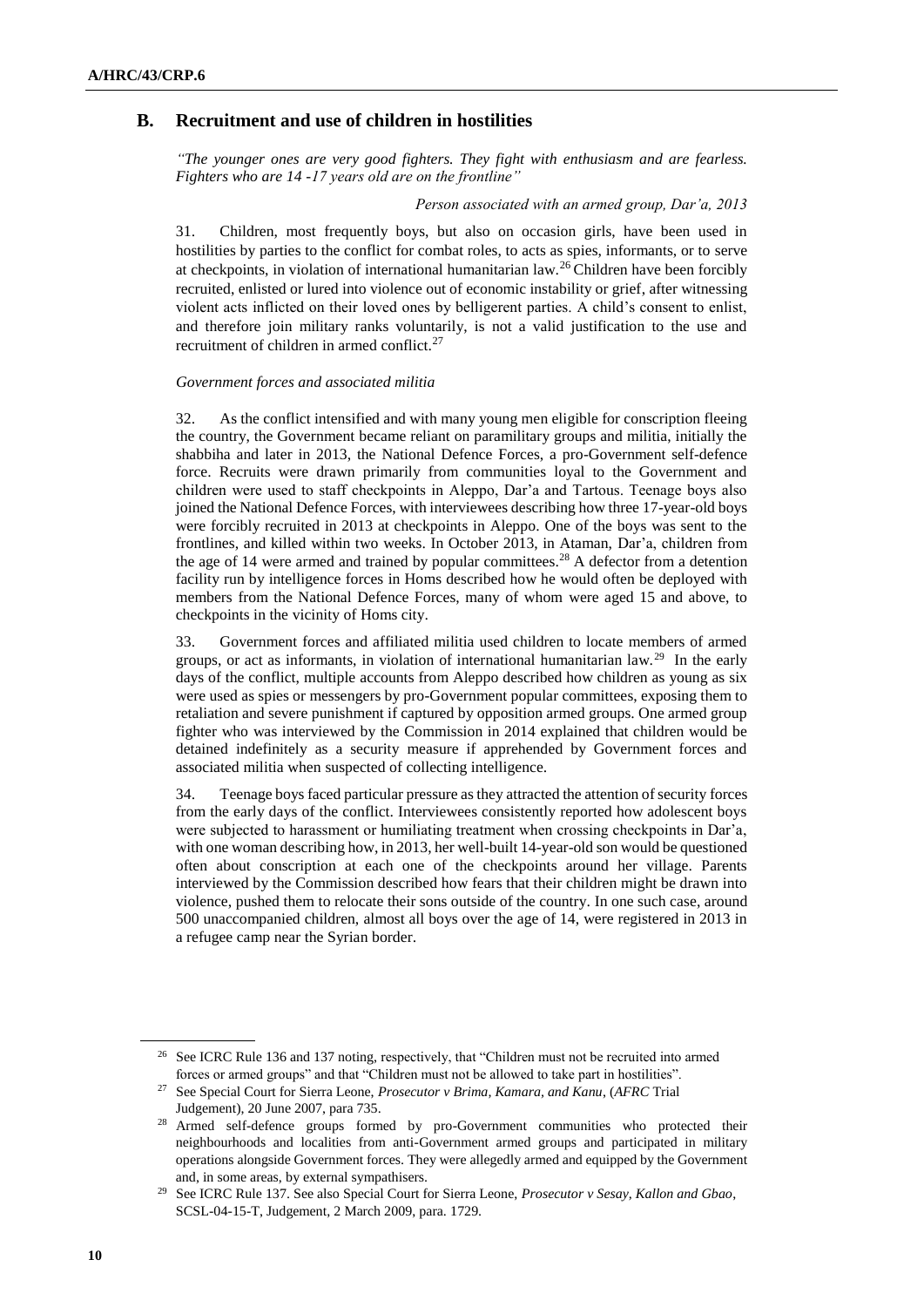35. At the time of writing, the Commission continued receiving reports of young boys, some considered by people who saw them to not be older than 13 years of age, observed at checkpoints staffed by Government and associated militia in Hama. One interviewee explained to the Commission how one of the boys, aged 16, recalled that the killing of his brothers by ISIL terrorists and members of armed groups motivated him to join the ranks of Government forces.

### *Non-state armed groups and terrorist organizations*

36. Armed groups and terrorist organizations, including Jabhat al-Nusra, Ahrar al-Sham, Jund al-Aqsa, Nour al-Din al-Zinki and Sultan Murad Brigades, as well as Free Syrian Army (FSA)-affiliated groups, recruited and used children to participate in hostilities, further endangering their lives and undermining their protection under international humanitarian law.<sup>30</sup> In the early days of the Syrian war, the ranks of anti-Government armed groups primarily attracted defecting adult soldiers, however, boys under 18 also joined, sometimes voluntarily, as the conflict evolved. In 2013, boys as young as 12 were observed at Jabhat al-Nusra and ISIL staffed checkpoints and used to load ammunition in Raqqah and Aleppo, Tel Rifat, Atarib and al-Bab. In the same year, a 14-year-old boy from Homs underwent training in the use of weapons with the Abu Yusef Battalion, which then used him to keep track of soldiers' movements in Al-Waar. Numerous accounts collected by the Commission indicate that young recruits were generally regarded and treated as "adults" when deployed in the battlefield in combat roles along with adult fighters. A 16 year-old boy interviewed by the Commission recalled how a commander from Jabhat al-Nusra gave him an AK-47 after seeing how dedicated he was to fighting.

37. At the time of writing, the Commission continued to receive reports of children being recruited by HTS in Idlib governorate, as pro-Government forces intensified its aerial and ground offensive against residential areas in southern Idlib and northern Hama.<sup>31</sup> In Aleppo governorate, boys between 13 to 17 years of age have joined armed groups. One interviewee described the case of a 14-year old boy who joined Ahrar al-Sham in 2018 along with his older brother in order to participate in operation "Olive Branch". The boy has since been reassigned to a checkpoint in Aleppo.

38. Children have been also used in a variety of unarmed roles, including as cooks, informants, and porters. For example, in 2012 a 13-year-old boy enlisted with an FSA brigade in Dar'a after his school ceased to operate. Before being seriously injured in 2013, the boy was used as a porter and his duties included carrying the wounded and medicine, as well as preparing ammunitions. Members of the armed groups interviewed by the Commission explained that, similar to the practices of Government affiliated militia, when captured, children were often killed or detained by Government forces.

39. Armed groups created financial incentives for boys to join their ranks, and largely took advantage of the quickly deteriorating economic situation in areas under their control. Owing to pre-established gender norms, boys have been expected to take on the role of a breadwinner, especially within female-headed households, following the arrest, detention or disappearance of male parental figures. In Idlib, Hama and Aleppo, boys were promised monthly salaries to join armed groups, with interviewees recalling that numerous children aged 15 and below had been recruited by Jabhat al-Nusra and Jund al-Aqsa between April and May 2016. Exposure to violence and harassment of family members have been another push factor for boys to join the ranks of armed groups. One boy interviewed by the Commission, who joined one FSA-affiliated group when he was 13, explained how he joined after witnessing Government forces humiliating his father at a checkpoint.

40. Contrary to its own commitments,<sup>32</sup> the YPG/ SDF, recruited and accepted girls and boys under the age of 18 into their ranks. The Commission received multiple accounts of the

<sup>30</sup> *Supra* note 27.

<sup>&</sup>lt;sup>31</sup> See A/HRC/42/5, paras.  $39 - 54$ .

<sup>&</sup>lt;sup>32</sup> In a letter dated 30 September 2013 addressed to the Commission, the YPG/SDF stated its policy not to use children under 18 and issued an order mirroring these guidelines. Subsequently, in 2015, YPG/SDF pledged to abolish such practices and, in June 2019, the SDF signed an action plan with the Special Representative of the Secretary-General for Children and Armed Conflict to end and prevent the recruitment and use of children. The YPG/YPJ operates under the command of the SDF.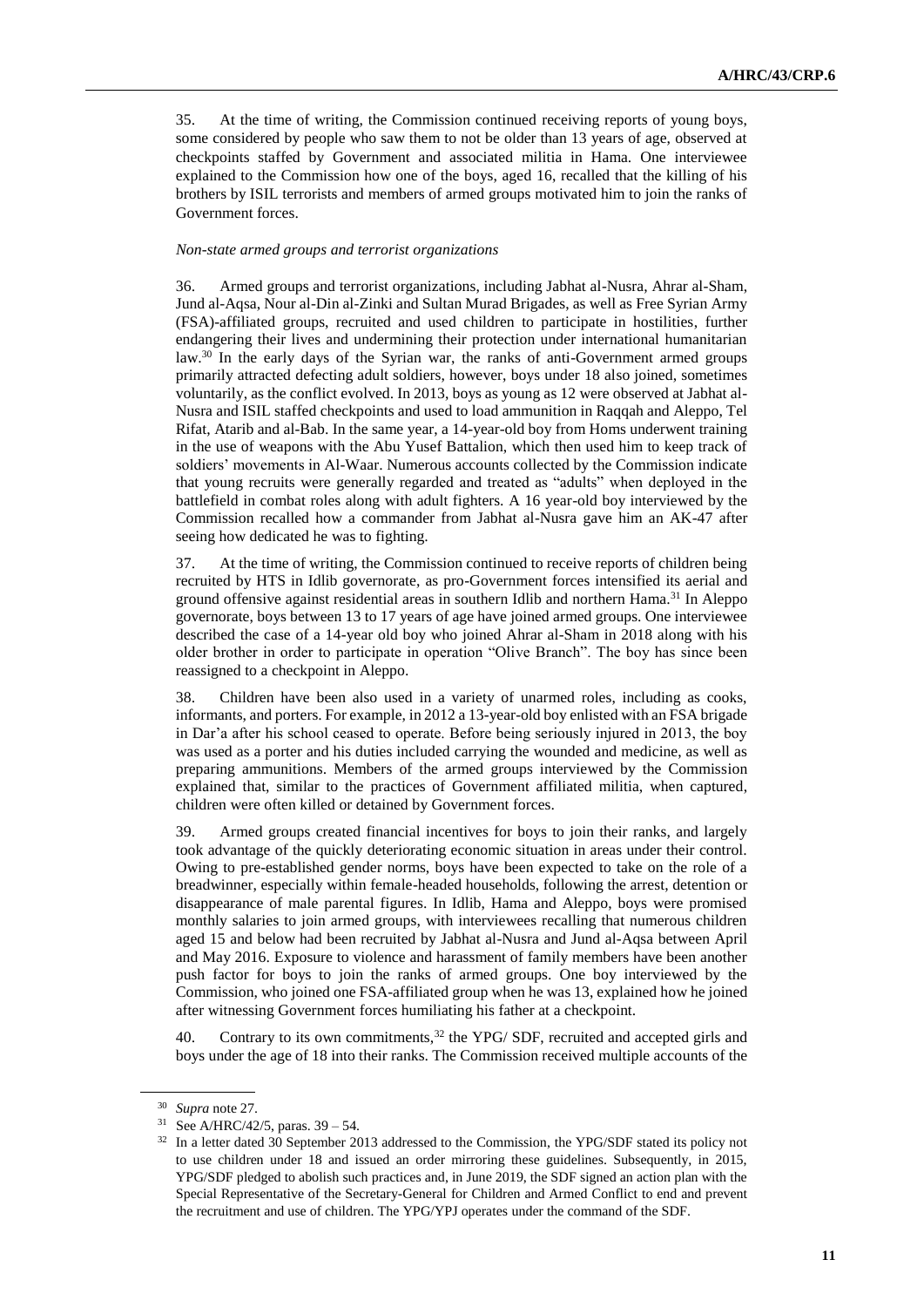SDF recruiting children for combat and support roles in military operations aiming to oust opposing groups, including Jabhat al-Nusra and, later on, against ISIL. Instances have been documented of boys aged 15 below and, albeit infrequently, girls as young as 16 recruited for participation in hostilities in Aleppo, Hassakah and Ayn al-Arab (Kobane) and Raqqah. Numerous accounts collected by the Commission describe how children were actively recruited, often under the guise of the providing access to education, and deployed to battlefields. One interviewee described witnessing a 10-year-old boy dragging an AK-47 because the weapon was too large.

41. The violations and abuses inflicted by ISIL on children have had a devastating impact on survivors. ISIL used and systematically recruited children for direct participation in hostilities and failed to protect them in the course of its military operations. ISIL established "cubs camps" across its territory where children of various backgrounds, including Yazidi boys as young as seven who were forcibly transferred from Sinjar in northern Iraq in August 2014 and brought into Syria, were trained for combat roles and suicide missions.

# **C. Attacks on education**

*"Interrupted education is a real issue. There are teenagers of the age 15 or 16 who are illiterate. Families keep fleeing and children keep attending whatever classes are available in their new areas."*

### *Interviewee discussing education in Idlib in 2019*

42. Children's right to education has been denied by all parties to the conflict. Warring parties have looted and vandalized educational establishments and used schools for military purposes, including as depots, barracks, sniper posts, temporary bases or launching sites. Repeated attacks on educational facilities combined with the complete breakdown of the education system have minimized the opportunities for children to resume their studies and improve prospects for their future.

#### *Government forces*

43. A large number of schools have been the site of protests and were subsequently targeted by Government forces. This resulted in schools gradually closing down across the country due to fears of military attack. One interviewee described how, in February 2012, in response to anti-Government protests, Government forces fired at Abdita School in Idlib governorate, broke into the classrooms, destroyed school materials and placed graffiti slogans on the walls.

44. In another example, on 24 November 2018, pro-Government forces launched an attack using mortar projectiles near al-Khansaa primary school in Jarjanaz.<sup>33</sup> Some 250 children were playing in the schoolyard when a rocket-assisted mortar projectile exploded approximately 50 metres away, killing at least four boys aged between 8 and 10 years, and two girls aged 10 and 11 years. Numerous other children were injured. As in other cases, the school was closed for a certain time, in anticipation of additional attacks, further reducing access to education countrywide. Most recently, the Commission received credible information that some 70 schools in the demilitarized zone of Idlib have been destroyed or damaged by hostilities, depriving over 200,000 pupils of formal education.<sup>34</sup>

45. Countless teachers, without whom the education system cannot operate meaningfully, have been killed and injured. Over the years, teachers have been also abducted, detained and dismissed from their positions in Dar'a and Suwaydah governorates for perceived affiliation with armed groups. As Government forces re-took areas previously under the control of armed groups in 2018, numerous teachers fled fearing reprisals. This left unqualified individuals to teach pupils who had already missed years of education. Moreover, in Dar'a, interviewees consistently reported overcrowded classrooms with children of various ages and levels studying together in those buildings that could still hold classes.

<sup>33</sup> See A/HRC/40/70, para. 29

<sup>34</sup> See A/HRC/42/51, para. 48.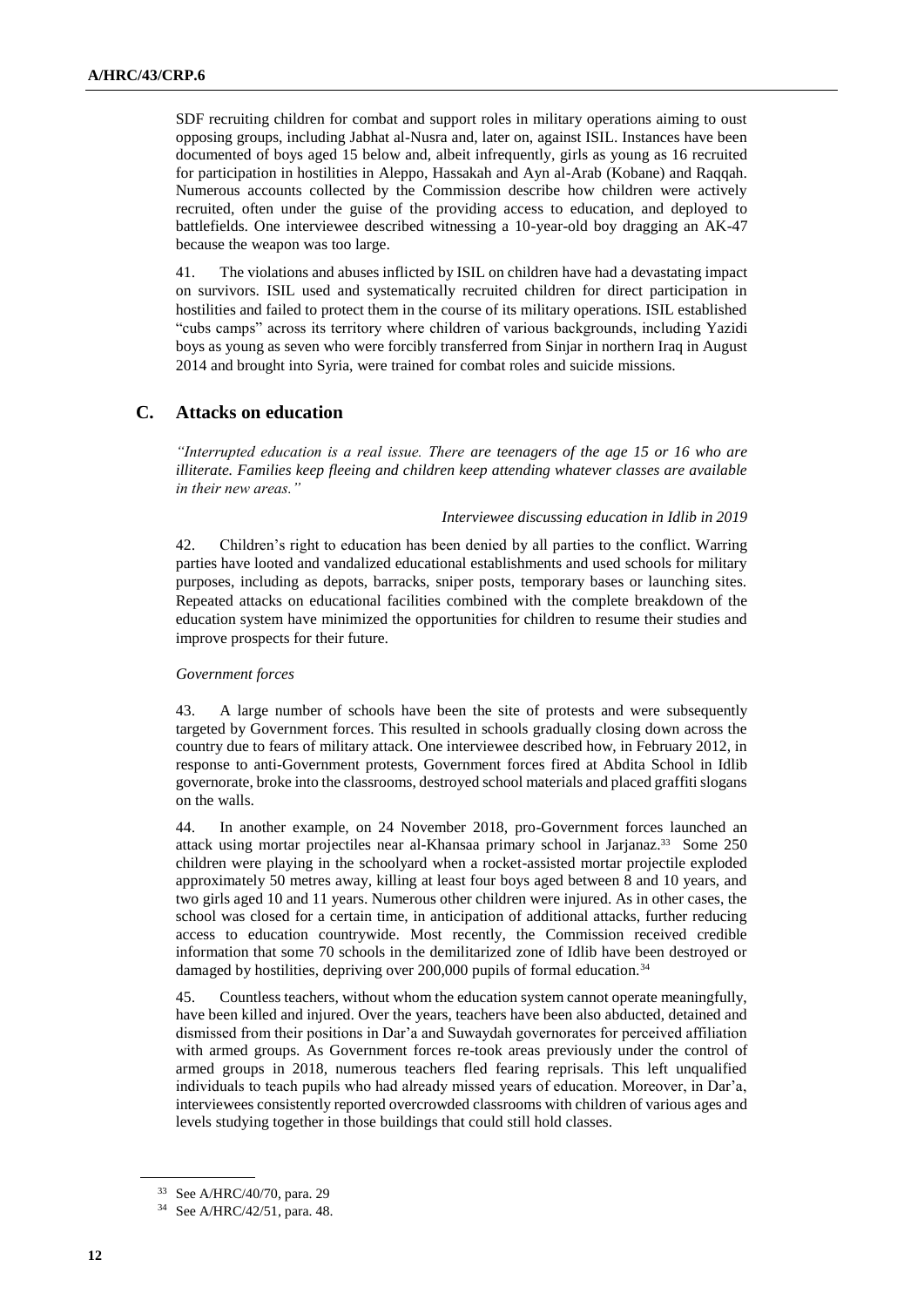46. Children faced numerous difficulties to resume their studies in public schools. Reports indicate that Government authorities have accepted the attendance of younger children, however, they are allegedly refusing to acknowledge school certificates provided by armed groups to students in grade nine and above. This is forcing thousands of students to repeat classes and retake exams in order to be enrolled in public schools. Combined with large-scale conscription campaigns and the general collapse of the education system, this enables swift compulsory recruitment of young men, many of whom are illiterate and with meagre prospects for their future, into Government ranks.

#### *Non-state armed groups and terrorist organizations*

47. Armed groups and terrorist organizations struck schools indiscriminately and often used them for military purposes, including as depots, barracks, or launching sites, further endangering children's lives by changing the institutions' protected statuses, and hindering children's access to education. Indiscriminate mortar and artillery fire caused scores of child casualties in the cities of Aleppo and Damascus, as well as in Idlib governorate. Fearing further attacks, some schools, such as Abdulrahman Al-Khazen School in Al-Fahamy (Damascus), moved classes into basements after Jaish Al-Islam launched mortar shells on the capital in February 2015.

48. Over the years, different armed groups imposed competing curricula in schools in areas under their control. Movement restrictions and widespread fear of arrests at Government checkpoints compelled many parents to confine children to their homes or enrol them in makeshift schools. In areas under SDF control, parents feared that education certificates would not be accepted by Government authorities and opted for home schooling instead. Children enrolled in public schools reported being harassed for wearing school uniforms known to be used in public schools in Government areas. In one case documented by the Commission, a father explained how, after being harassed and fined at one YPG staffed checkpoint, his children subsequently crossed wearing their regular clothes and only put on their school uniform when in Government controlled areas. Threats against parents by YPG members for enrolling their children in Government schools have also been recorded. The Commission received reports that local councils, with the support of Turkish authorities, are supporting the implementation of educational curriculum in schools in Afrin, al-Bab and Jarablus, which includes the Turkish language.

49. Terrorist organizations also extended their control over the educational sector. During its period of extensive territorial control, ISIL used education as a tool for indoctrination with the aim of creating a generation of supporters. Having completed mandatory religious education, girls above the age of 10 were removed from school in Raqqah and Aleppo governorates. Boys, meanwhile, followed a strict school curriculum mirroring the group's ideology. They were given weapons training and routinely exposed to propaganda videos, including beheadings and executions. On 29 May 2014, in an apparent attempt to indoctrinate children and enforce loyalty, ISIL abducted a convoy of buses transporting 153 boys, aged 13 and 14 years, home to Ayn al-Arab (Kobane) from Aleppo city where they sat their final student exams.<sup>35</sup> During their one-month long detention, boys were subjected to religious education, forced to watch videos of beheadings and severely punished if they disobeyed rules, which included speaking in the Kurdish language or attempting to escape. While 15 boys were released on 28 June as part of a prisoner exchange for ISIL members held by the YPG, a further prisoner exchange between the two armed groups, intended to take place on 18 July, failed. The situation then shifted from being one of hostage-taking as ISIL held the remaining children for the purposes of indoctrination, before releasing them in groups in August and September 2014. In Idlib Governorate, members of HTS issued decrees in schools emphasising that female students who did not abide by the dress code would be banned from attending classes. <sup>36</sup>

<sup>35</sup> See A/HRC/28/69, paras. 25-27.

<sup>36</sup> For an analysis of how Hay'at Tahrir al-Sham strictly interprets the tenets of Islamic law (sharia) in a manner that systematically discriminates against women and girls, see A/HRC/37/CRP.3, footnote 6.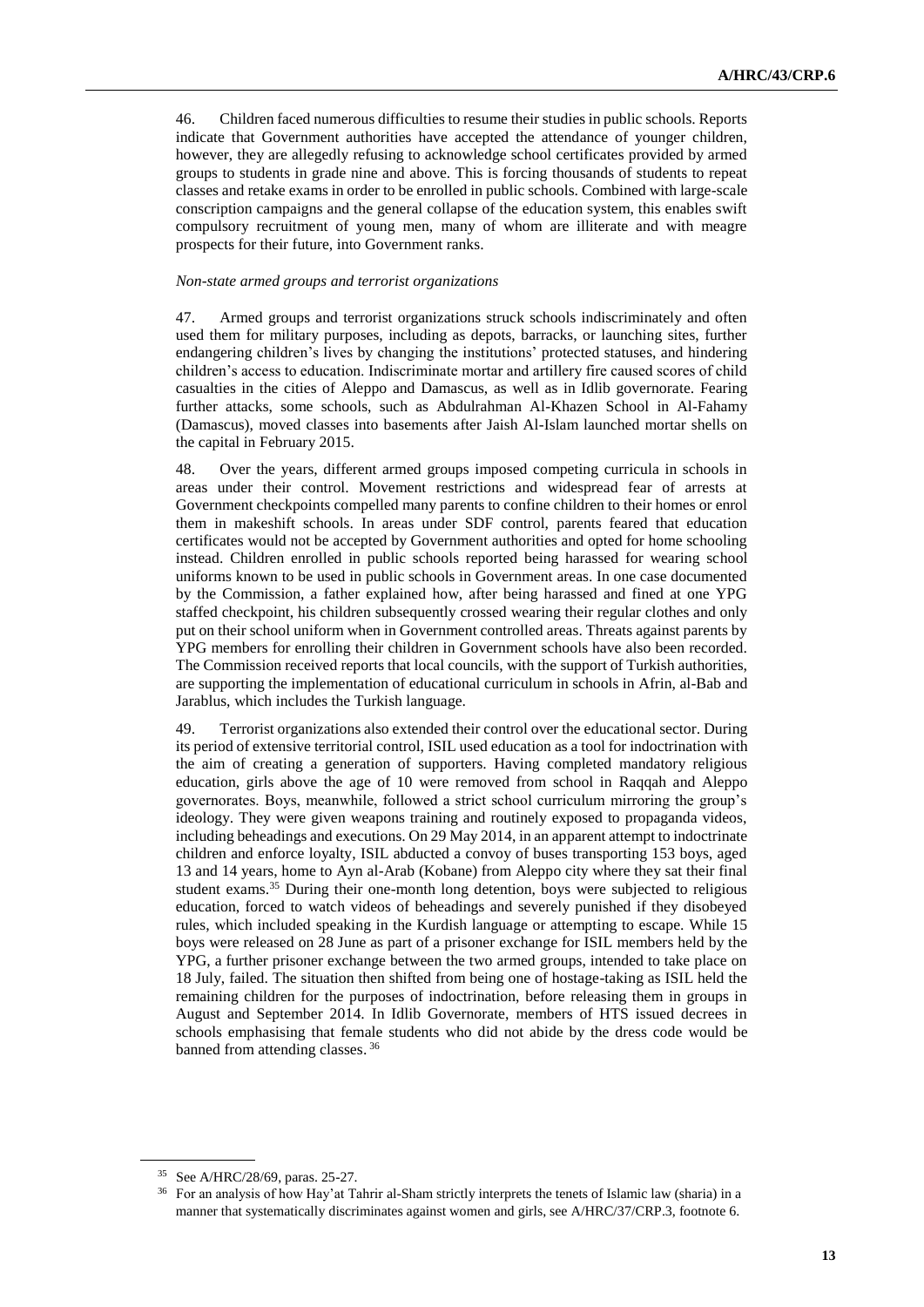# **D. Children in detention**

*"They [Government forces] are afraid of boys older than 12 at check points. They threaten them with guns and slap them in the face. It doesn't matter if the boy is wanted or not; he goes to the detention centre."* 

#### *Woman discussing the situation of boys and young men in southern Syria, 2013*

50. In violation of the special protection afforded to children, parties to the conflict detained girls and boys and subjected them to a myriad of violations, as well as denying them access to psychological support or medical care. Children affected by armed conflict must be treated humanely, protected from violence and situations in which there is a risk to cause them harm, including any form of torture or degrading treatment.<sup>37</sup>

### *Government forces*

51. While parties to the conflict throughout the Syrian Arab Republic committed violations of the most fundamental human rights perpetrated by all parties on the ground through their detention practices, nowhere has the phenomenon been more pervasive than in areas under government control.<sup>38</sup> Since 2011, widespread arrests of men and boys as young as 15 were conducted by security forces or militia acting on behalf of the Government, during mass arrests, house searches or in hospitals. Boys and, on occasions, girls have been detained either unaccompanied or together with male relatives based on their perceived support of opposition groups at checkpoints in Aleppo, Damascus and Dar'a.

52. In detention, as in the case for adults, children were denied the legal protections they are entitled to and were subjected to torture or other cruel, inhuman or degrading treatment. Chilling accounts collected from victims and witnesses over the years demonstrate blatant violations of children's rights, including perpetrating sexual violence<sup>39</sup> and torture<sup>40</sup> as well as beatings with objects such as pipes.

53. On occasions, children were also deprived of food and vital medical care,<sup>41</sup> whipped and used to coerce confessions from their parents. The presence of male and female detainees as young as 11 was recorded in Security Branches 215, 227, 235 and 248 in Damascus. Torture and rape of minors was reported in Branches 215 and 235. The Commission has documented cases of children as young as seven dying in State custody.

54. Children witnessed the torture or other inhumane treatment inflicted on family members, and, on occasions, were forced to inflict torture on other detainees. One interviewee, detained in 2014 and held in the Qamishli Security Branch, described how a 16 year-old boy was forced to electrocute the genitals of another detainee. Female detainees held with young children recalled being denied medical assistance and food for their babies including in cases when children were visibly ill.

55. Boys and girls have been used by detention authorities and guards to clean the facilities, cook for guards and prisoners and to perform other logistic and support roles for the management of the detention facilities. Interviewees described seeing children cleaning at the Mezzeh Airport Branch, and often hearing them being beaten and crying at night. The Commission received accounts of children born in detention facilities and immediately separated from their mothers with their fate and whereabouts unknown.

### *Non-state armed groups and terrorist organizations*

56. These pervasive abuses are, however, not limited to the auspices of Government forces. Armed groups, including Jabhat al-Islamiyya, Ahrar Al-Sham, and Jabhat al-Nusra,

<sup>37</sup> See ICRC Rule 120 and 118.

<sup>38</sup> See, generally, "Out of Sight, Out of Mind: Deaths in Detention in the Syrian Arab Republic", conference room paper A/HRC/31/CRP.1

<sup>&</sup>lt;sup>39</sup> See ICRC Rule 93 noting that "Rape and other forms of sexual violence are prohibited."

<sup>40</sup> See ICRC Rule 90 stating that "Torture, cruel or inhuman treatment and outrages upon personal dignity, in particular humiliating and degrading treatment, are prohibited."

<sup>&</sup>lt;sup>41</sup> See ICRC Rule 118 noting that "Persons deprived of their liberty must be provided with adequate food, water, clothing, shelter and medical attention."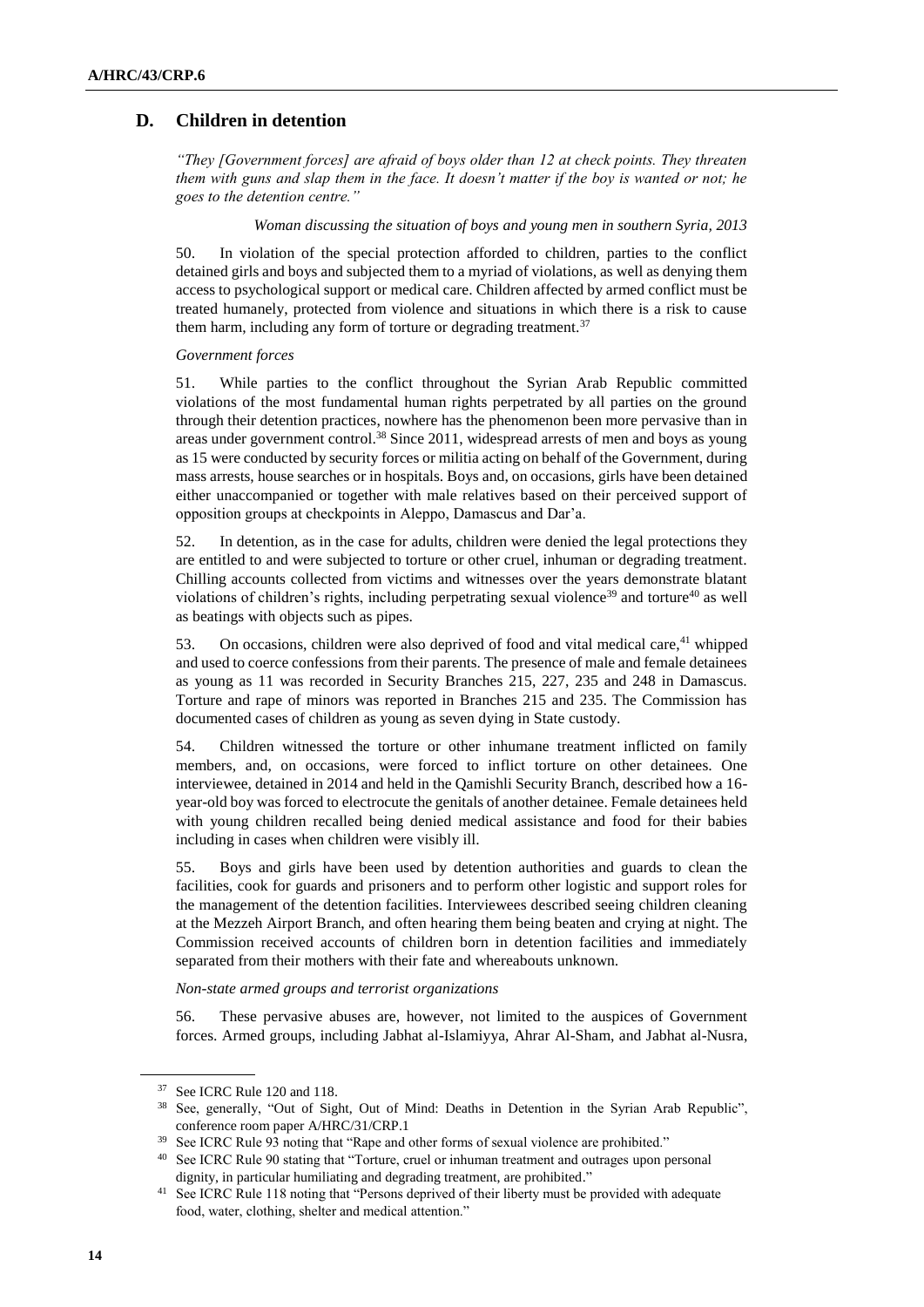have also arbitrarily detained children as hostages, often along with their mothers, to extract ransom, or to initiate prisoner swaps with Government Forces and affiliated militias. Children reportedly have been detained by Jabhat Al-Nusra and tortured in Harim prison (Idlib). One 14-year-old boy interviewed by the Commission described how he had been tortured by Ahrar al-Sham in ar-Raqqah in July 2013 in an attempt to extract information about his uncle. The body of a 16 year-old-boy, severely tortured, was returned to his parents in Saraqeb in 2012, after being detained at a checkpoint by Jabhat al-Nusra.

57. As SDF gained control over the last ISIL strongholds in eastern Syria, women and children with familial links to ISIL were transferred to SDF-run al-Hol, al-Roj and Ain-Issa camps in eastern Syria, where, at the time of writing, they persist in deplorable living conditions. Men and boys as young as 12 years of age with perceived links to ISIL militants, likely including Yazidi boys forcibly transferred into Syria in 2014, were separated from women and younger children and transferred to SDF-managed detention sites. Most men and boys remained in SDF-run detention facilities, without adequate judicial guarantees in a legal and administrative limbo, conducive to detainee abuse.

58. Throughout 2018 and 2019, the Commission documented numerous cases of abduction of children in the Afrin region. The lack of an effective security apparatus and clear absence of the rule of law in the region resulted in frequent abductions by armed groups and criminal gangs, who also targeted children.<sup>42</sup>

# **E. Sexual violence against children**

*"The officer took two girls, held their faces down on the desk, and raped them in turn. The girls tried to resist but there was nothing they could do. The officer then told me "you see what I am doing to them, I will do this to your wife and daughter."*

#### *Male detainee, Damascus Political Security Branch, 2014*

59. Parties to the conflict resorted to sexual violence as a tool to instil fear, humiliate and punish or, in the case of terrorist groups, as part of their enforced social order.43 Underreporting or delayed reporting of these flagrant violations is prevalent, thus seriously impacting an assessment of its full magnitude.

### *Government forces and associated militia*

60. Women and girls have been targeted on the basis of their gender since the early days of the Syrian conflict. Rape and sexual violence have been committed against women and girls during house raids often following ground offensives, at checkpoints and, most often, in State custody. Women and girls were raped and sexually assaulted in Government detention facilities, with interviewees consistently reporting that such violations occurred in the investigation branches of the Military Intelligence Directorate and other places of detention administered by the General Security Directorate in Damascus.

61. Girls in detention were subjected to sexual and gender-based violence to extract information, coerce confession or force the surrender of opposition family members. In 2013 in Dar'a, for example, a young student was raped at a checkpoint because her brother was an opposition fighter. Later, the FSA arranged for her to marry someone in order to "protect her honour". In another case, the nine-year-old daughter of a man suspected to be a member of an armed group was raped after being arrested by Government forces along with all of her relatives.

62. Boys in detention have been particularly vulnerable to sexual violence. Sexual torture, including the tying of genitals, has been systematically perpetrated against men and boys in detention in Damascus, Homs and Aleppo. For example, in January 2013, security forces beat and electrocuted the genitals of a 17-year-old boy detained at a place of detention run

<sup>&</sup>lt;sup>42</sup> See A/HRC/40/70 paras.  $64 - 66$  and A/HRC/42/51 para. 59.

<sup>&</sup>lt;sup>43</sup> See "I lost my dignity': sexual and gender-based violence in the Syrian Arab Republic", conference room paper A/HRC/37/CRP.3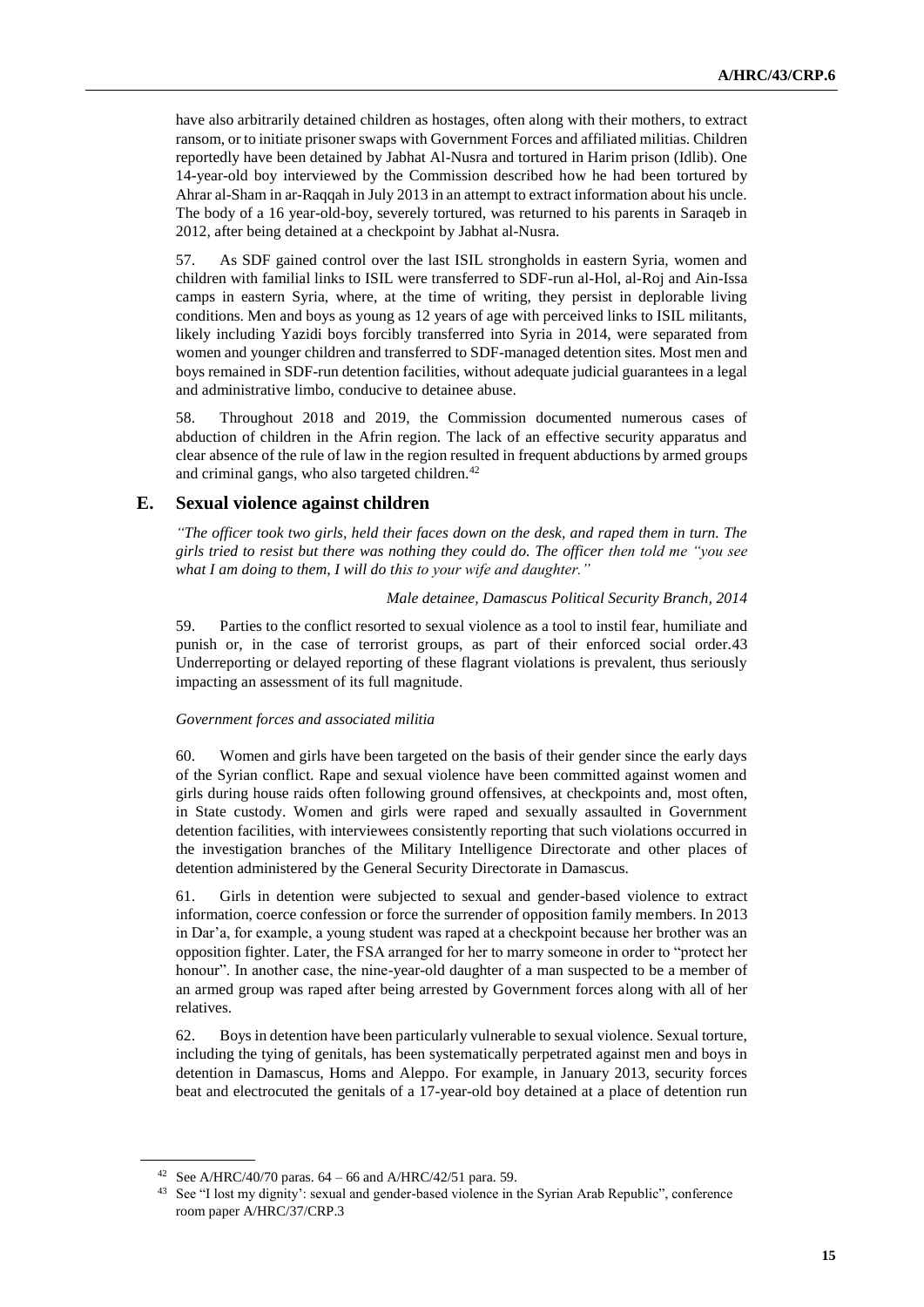by intelligence forces in Homs. Later, the boy was raped by security agents while others watched.

63. Survivors were seldom provided with immediate care after the assault had taken place, and were rarely able to seek treatment and psychological support upon release due to the stigma and social pressure attached to violations of a sexual nature. The Commission received numerous accounts of survivors becoming suicidal, suffering guilt and shame, as well as developing reproductive health problems.

64. The threat of rape and other forms of sexual violence was used to spread fear amongst young girls and their families. In late 2012 for example, when Government forces took over Harak village, Dar'a governorate, graffiti stating "your men in our prisons, your women in our laps" began to appear. A few months later, Government forces went to a school in Harak. When inside the school they told female pupils to warn FSA fighters that if the group started shooting the girls would be kidnapped. Parents subsequently removed the girls from school. Rape and the threat of rape was also cited as a reason for families to send their daughters abroad to displacement camps, or for families to flee in Aleppo, Dar'a, Hama and Homs governorates.

65. Children were also harassed, insulted and subjected to intimate searches at checkpoints in Damascus, Dar'a and Homs. At an Air Force Intelligence checkpoint in Dar'a in November 2013, security services asked a young girl, who was travelling with her mother, whether she was already married and threatened to perform a virginity test on her. In a separate incident in Homs, 10 boys aged between 14 and 17 were taken out of a bus at a Political Security Branch staffed checkpoint and forced to strip naked.

# *Non-state armed groups and terrorist organizations*

66. Instances of rape and sexual violence perpetrated by armed groups have also been recorded. Women and girls were subjected to sexual and gender-based violations most often with elements of revenge, sectarianism or exploitation. The Commission recorded numerous cases of families forced to allow the marriage of their minor daughters with members of armed groups in rif Damascus. Such alliances often resulted in the girl being abandoned shortly thereafter, and later prevented from returning to her family home as she had been "dishonoured."

67. Harmful practices, such as child, early and forced marriage, have been documented in areas close to Damascus, including in Yarmouk camp by Jabhat al-Nusra and in areas controlled by ISIL. Some of these marriages were imposed on girls as young as 14. Moreover, thousands of Yazidi girls, some as young as nine, were sold in slave markets in Raqqah, Aleppo, Homs, Hasakah and Dayr al-Zawr Governorates. While in captivity, Yazidi girls endured brutal rapes and physical violence, were denied access to adequate food and medicine, and severely punished by severe beatings and gang rapes when they attempted to escape.

# **IV. Impact of the conflict on children**

*"They have erased the dreams of my children. They have destroyed what we have built during our whole life; my daughter was so depressed when she found out that our house was burnt down. My other child, a three-year-old boy, is traumatized by the crisis. He is continuously drawing tanks"* 

### *Interviewee discussing attacks on her village in Idlib, March 2012*

68. Eight years into the conflict, children are adapting to a grim reality where the restriction of their basic rights, including health, education and documentation, has become routine. The unprecedented and recurrent nature of the myriad violations endured by each girl and boy, as a victim or a witness to the violence of the Syrian war, have affected young people in a plethora of ways.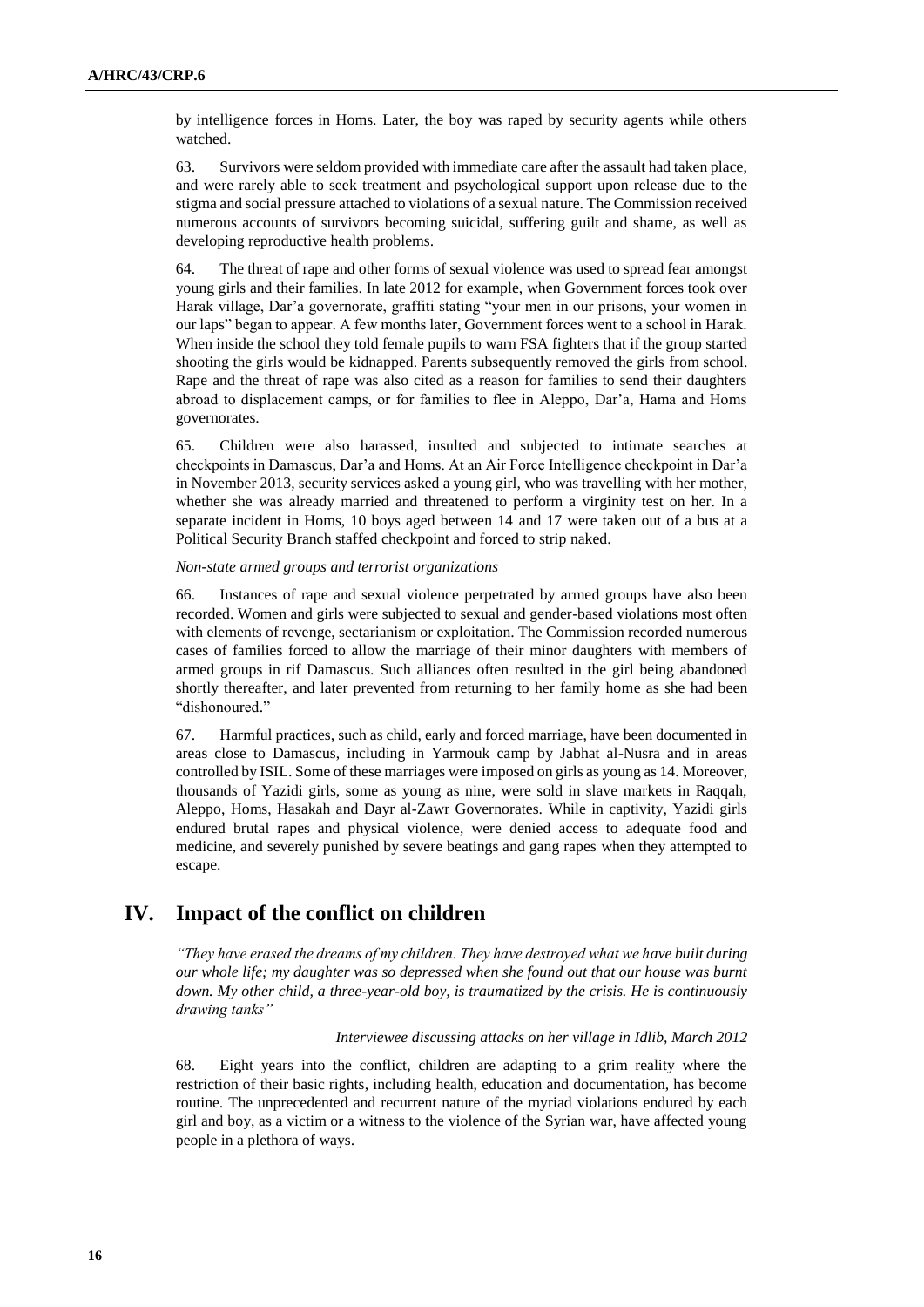69. Starting in 2012, displacement figures rose dramatically and have remained at extremely high levels throughout the war.<sup>44</sup> From those displaced inside Syria, an estimated 2.6 million are children.<sup>45</sup> Approximately 2.5 million girls and boys are living as refugees. Accordingly, the protection and assistance concerns of children remain precarious throughout Syria, in particular when relocated to settlements where access to basic services is limited, non-existent or restricted by parties to the conflict. In the first half of 2018 alone, more than one million Syrian men, women and children were displaced when warring parties carried out battles in Aleppo, northern Homs, Damascus, Rif Damascus, Dar'a and Idlib Governorates.<sup>46</sup> In March 2019, at the peak of the United States-led coalition's support for SDF's operation to oust ISIL, the destruction of towns and villages in and around Hajin city and Baghouz town in Dayr al-Zawr Governorate led to the displacement of tens of thousands of people. The displaced, who were predominantly women and children with familial links to ISIL, ended up living in displacement camps, including al-Hol in Hasakah Governorate.<sup>47</sup> In Idlib governorate, escalating battles, forced up to 600,000 women, men and children to seek refuge in communities in Idlib, western Aleppo, and Hama Governorates.<sup>48</sup> Lastly, in late 2019, approximately 80,000 children were displaced due to fighting in Northeast Syria.

70. Violations were particularly widespread in large camp settings where prolonged displacement is prevalent, including in al-Hol, Ain-Issa,<sup>49</sup> al-Roj, Atma and Rukban camps. Adolescent girls were disproportionally affected by sexual and gender-based violence, child marriage and exploitation. Often left without a guardian, children suffered from malnutrition, war-related injuries, and preventable diseases caused from the lack of medical care and medicine.

71. Children's access to education has been blatantly denied by parties to the conflict. In addition to schools being repeatedly damaged and destroyed, education facilities have been used for military purposes, including as depots, barracks or launching sites. In conflictimpacted areas, even where schools still operate, parents were compelled to keep children at home, fearing for their safety. Qualified teachers have been killed or have fled many areas of the country, curricula have been modified, and, even in situations where a child has managed to finish steps in their formal education, authorities often do not recognise educational certificates issued by others.

72. To date more than 2.1 million girls and boys within Syria have ceased to attend school on a regular basis. When children do attend formal education, issues of overcrowding are significant with the Commission receiving reports that some classes comprise 120 children. In al-Hol camp for example, access to education remains insufficient, with 26,000 children out of school. These children had missed years of education prior to their displacement. In Rukban, scores of children have missed classes for the past five years, with many are reportedly illiterate.

73. With medical facilities repeatedly damaged countrywide and regularly put out of service, children's access to healthcare has been severely undermined. Most acutely, the complete breakdown of health services in many areas has affected prenatal and postnatal care for women and their children, which, combined with poor water and sanitary services as well as the absence of routine vaccinations, resulted in numerous cases of preventable deaths. In camp settings, health conditions remain deplorable with food, medicine and other life-saving supplies scarce or no longer available. For example, in the "annexed" section inside al-Hol

<sup>44</sup> Peaks of displacement have been reached during 2013 as well as 2017 with up to 3.5 million and 2.9 million new displacements per year respectively.

<sup>45</sup> Se[e https://www.unicef.org/mena/media/4086/file/SYR-FastFActs-En.pdf.pdf](https://www.unicef.org/mena/media/4086/file/SYR-FastFActs-En.pdf.pdf)

<sup>46</sup> Towards the end of 2018, 1.6 million new displacements have been registered in Syria. Thousands of other civilians were forcibly displaced pursuant to "evacuation agreements" negotiated between warring parties. See therefore also

[https://www.ohchr.org/Documents/HRBodies/HRCouncil/CoISyria/PolicyPaperSieges\\_29May2018.p](https://www.ohchr.org/Documents/HRBodies/HRCouncil/CoISyria/PolicyPaperSieges_29May2018.pdf) [df](https://www.ohchr.org/Documents/HRBodies/HRCouncil/CoISyria/PolicyPaperSieges_29May2018.pdf) at page 6.

<sup>47</sup> See A/HRC/42/55, para. 83

<sup>48</sup> Se[e https://reliefweb.int/sites/reliefweb.int/files/resources/nw\\_update\\_sitrep\\_9-\\_final.pdf](https://reliefweb.int/sites/reliefweb.int/files/resources/nw_update_sitrep_9-_final.pdf)

Renewed hostilities in the northeast in October 2019 led to reports that the camp was abandoned. At the time of writing, the Commission was in the process of obtaining additional details regarding the events.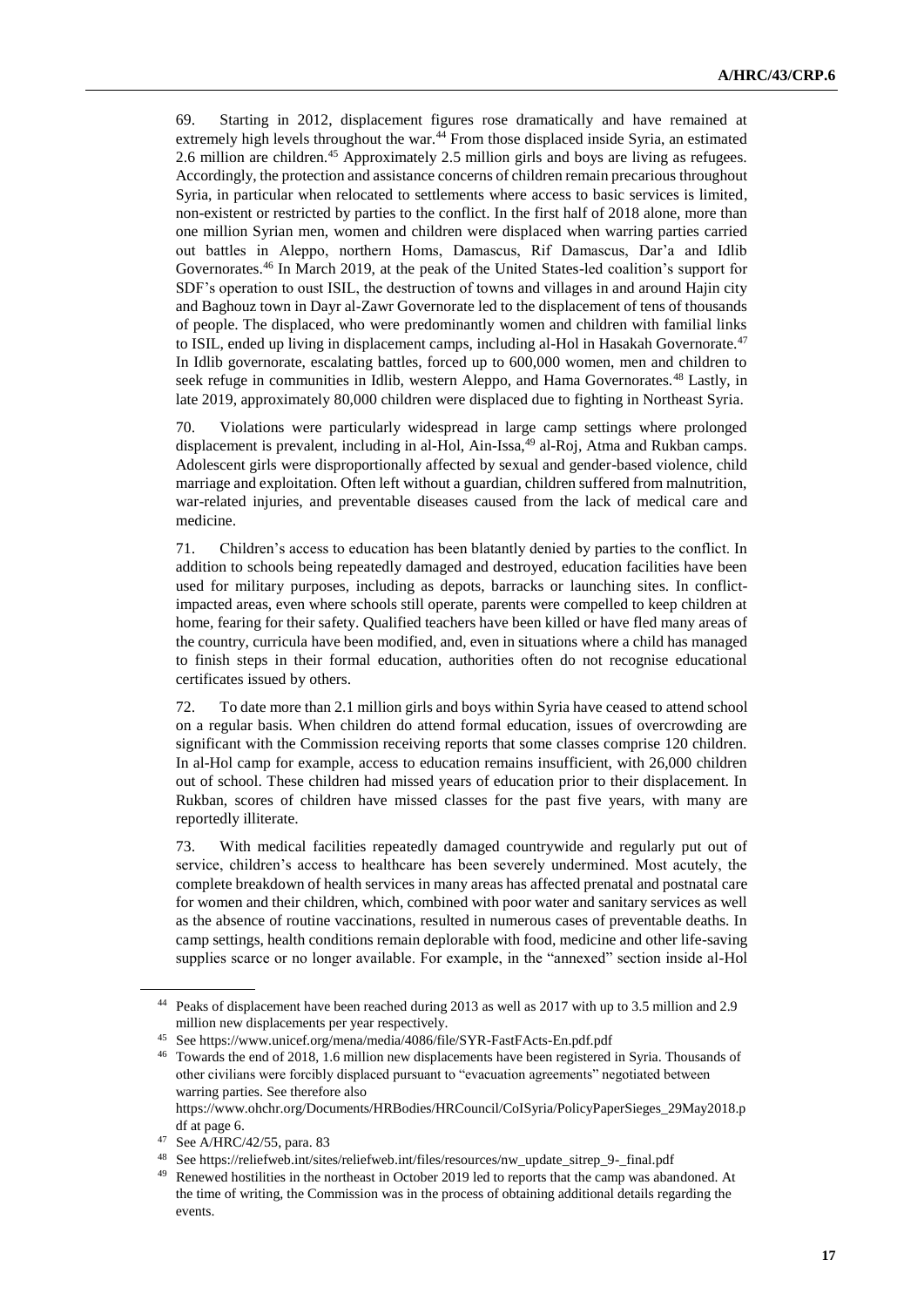camp, interviewees described being denied food and prevented from accessing medical care, including for their infant children. Some of these children bore visible shrapnel injuries, suffered acute malnutrition and eventually perished. The impact on medical care in Syria will likely endure long after the conflict has ceased, in particular for those boys and girls who have suffered disabilities because of the war.

74. Regarding the mental health of those affected by over eight years of armed conflict, the impact of the war on children and their caregivers has been enormous. Numerous accounts were received by the Commission detailing the negative effects on the mental health of boys and girls. Children have described to the Commission the impact of losing their parents, siblings and friends. The witnessing of extreme violence, long periods of detention as well as the experience of torture and ill-treatment compounds the trauma that is experienced when living under siege for years, while fleeing or in protracted displacement. The Commission has documented the disruption of the normal everyday reference points for children, including the destruction of social, familial and schooling routines. Many boys and girls have described how they suffer from serious sleeping disorders, as well as feelings of insecurity, abandonment, revenge, frustration and fear. Several generations of children are used to living in distress with devastating psychological and developmental consequences for children and their caregivers.

75. Pre-existing gender roles have been exacerbated as a result of the conflict. Girls have been forcibly married due to protection concerns and have been prevented from attending school, which further entrenches their role in society. Boys have been compelled to take up the role of the main breadwinner, especially in female-headed households. While armed groups created financial incentives for boys to join their ranks, others engaged in petty jobs to secure an income for their families such as selling peanuts or working in mechanic shops. The lack of educational opportunities and economic hardship further exacerbated this situation. Moreover, children have been used for other forms of work that is highly detrimental to their development, including boys being used as smugglers, as workers at construction sites or as porters. Homeless children have also regularly been forced to beg. All these outcomes are highly detrimental to the survival and development of children and expose them to additional forms of violence and exploitation.

76. The conflict in Syria has further amplified pre-war challenges for individuals, most acutely children, to obtain valid civil documentation. Financial constraints and widespread corruption among Government officials have prevented parents from initiating birth and marriage registration procedures, which in turn, obstructed children's right to a legal identity and a nationality. These documentation challenges also impeded children's right to access education, medical care or property. Children whose parents went missing as a result of widespread arrests and detention, often amounting to enforced disappearances, have faced particularly acute challenges.<sup>50</sup>

77. Girls and boys born in former opposition-controlled areas also faced numerous obstacles to obtain civil registration, since documents provided by armed groups are not recognized by competent Government authorities. The situation of displaced children, in particular girls and boys persisting in al-Hol or al-Roj camps with familial links to ISIL fighters, is particularly precarious. Of some 45,000 children who were at al-Hol camp at the time of writing, including those born as a result of rape, a large number lack birth registration documents, either due to lost documents or an inability to register. This, in turn, jeopardizes their rights to a nationality, hinders family reunification processes and puts them at a higher risk of exploitation and abuse. The situation of those born in other camps is also problematic as births were never officially registered with competent authorities, resulting in lack of civil documentation and rendering children effectively stateless. Moreover, stripping parents of their nationality has negatively impacted children, including their ability to exercise basic human rights. Proposals by States to repatriate children without their mothers may also run counter to the principle of the "best interests of the child."

78. While more than half of the population remains displaced, numerous challenges persist regarding the sustainable return of internally displaced persons and refugees, in

<sup>50</sup> See A/HRC/42/51, paras. 92-93.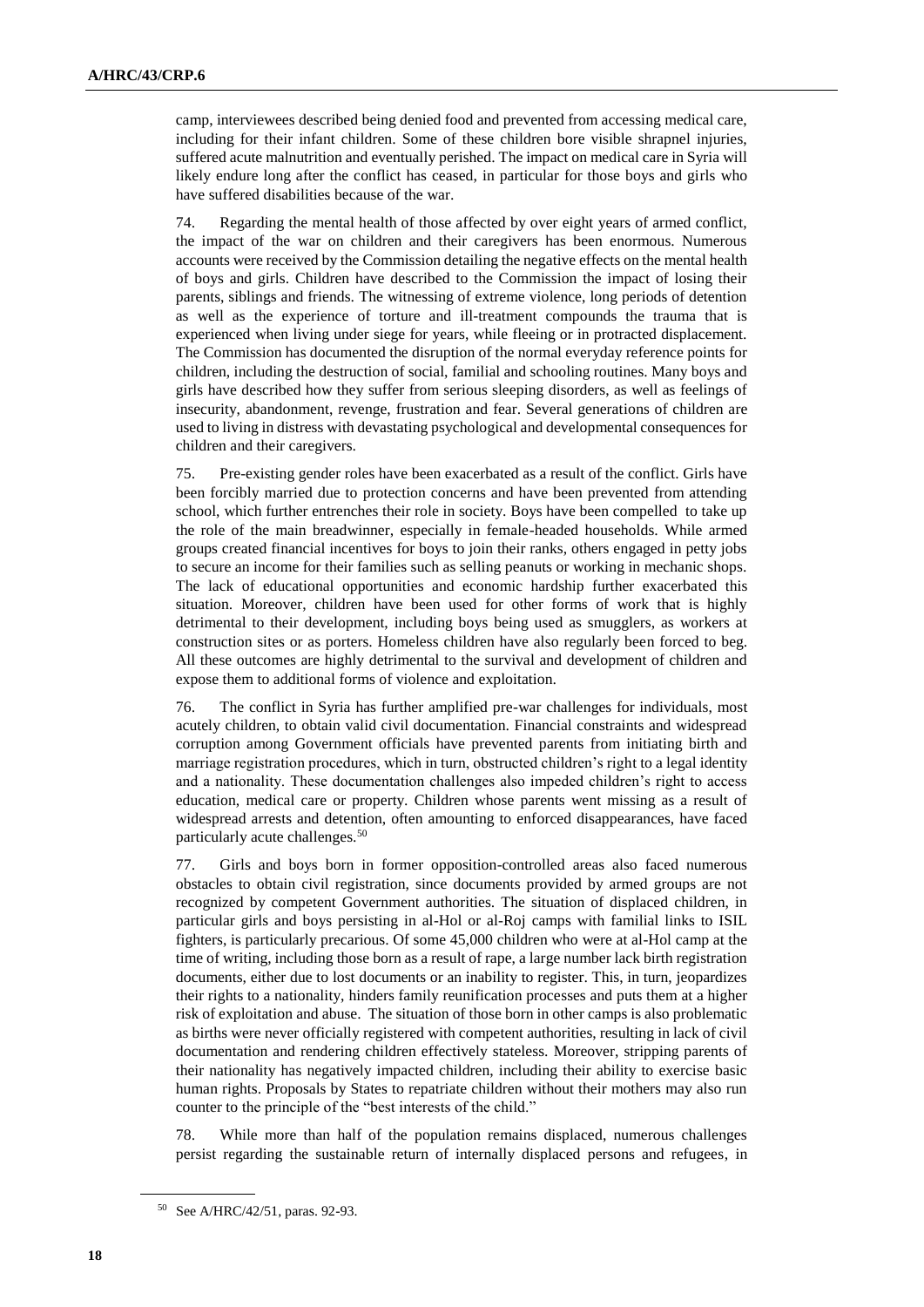particular children. In light of this, the situation at the time of writing throughout Syria continued to undermine the feasibility of the return of internally displaced persons and refugees. The physical impact of the conflict, along with attacks on educational personnel and displacement, will have a significant impact on education that will endure for years to come. This will severely affect a number of generations and impact upon their ability to exercise their rights and to positively contribute to communities and societies in the future.

# **V. Conclusions**

79. Children throughout the Syrian Arab Republic remain acutely vulnerable to violence and abuse. The overwhelming impact of the conflict on civilians revealed that children remain victimized on multiple grounds, and continue to be denied the protection to which they are entitled under international humanitarian and international human rights law.

80. Syrian children were killed and maimed as a consequence of attacks against civilians, indiscriminate attacks, and the use of tactics incompatible with the best interest of the child, such as siege tactics. The Commission documented attacks carried out by Government and pro-Government forces in densely populated areas without an apparent military objective, which caused scores of child casualties. These attacks amount to the war crime of launching indiscriminate attacks resulting in the death or injury of civilians.

81. In numerous aerial and ground attacks, Government forces targeted schools and caused widespread destruction of educational establishments. While schools can lawfully be targeted when used for military purposes, any attack in densely populated civilian areas requires effective advance warning, unless the circumstances do not permit. As previously documented by the Commission, Government forces often failed to provide such warnings prior to conducting attacks. The Commission further documented instances where Government forces deliberately attacked schools, and therefore committed the war crimes of deliberately targeting a civilian object and deliberately attacking civilians.

82. Through its widespread and systematic campaigns of arrests and detention targeting civilians broadly perceived to be supporting opposition groups, Government forces and associated militia detained children and subjected them to torture and ill –treatment, including rape and sexual violence. These acts, when committed after the start of the armed conflict, amount to the war crimes of murder, cruel treatment, torture, rape, sexual violence and outrages upon personal dignity. Furthermore, as previously established by the Commission, these acts constitute the crimes against humanity of murder, rape and other sexual violence, torture, imprisonment or other severe deprivation of physical liberty in violation of fundamental rules of international law, enforced disappearance and other inhuman acts.

83. Government forces and associated militia perpetrated rape and other forms of sexual violence against both girls and boys. Rapes and other acts of sexual violence at checkpoints and the imprisonment and rapes in detention that followed also formed part of a widespread and systematic attack directed against a civilian population, and amounted to crimes against humanity. When these acts were committed in the context of a non-international armed conflict, rape and other forms of sexual violence perpetrated by Government forces and affiliated militias at checkpoints also constituted the war crime of rape and other forms of sexual violence, including torture and outrages upon personal dignity. Furthermore, these acts amount to serious violations of international human rights law, including violations of the right to life, liberty and security of person, the right to freedom from torture and other forms of cruel, inhuman, or degrading treatment, and the right to the highest attainable standard of physical and mental health.

84. Children were recruited and used to actively participate in hostilities. Government forces and associated militias are responsible for using children under the age of 18 in hostilities, undermining their protection in armed conflict and exposing them to further risks to their life. Armed groups recruited and used children under the age of 18 in hostilities, exposing them to additional risk to their lives. Where those children are under the age of 15,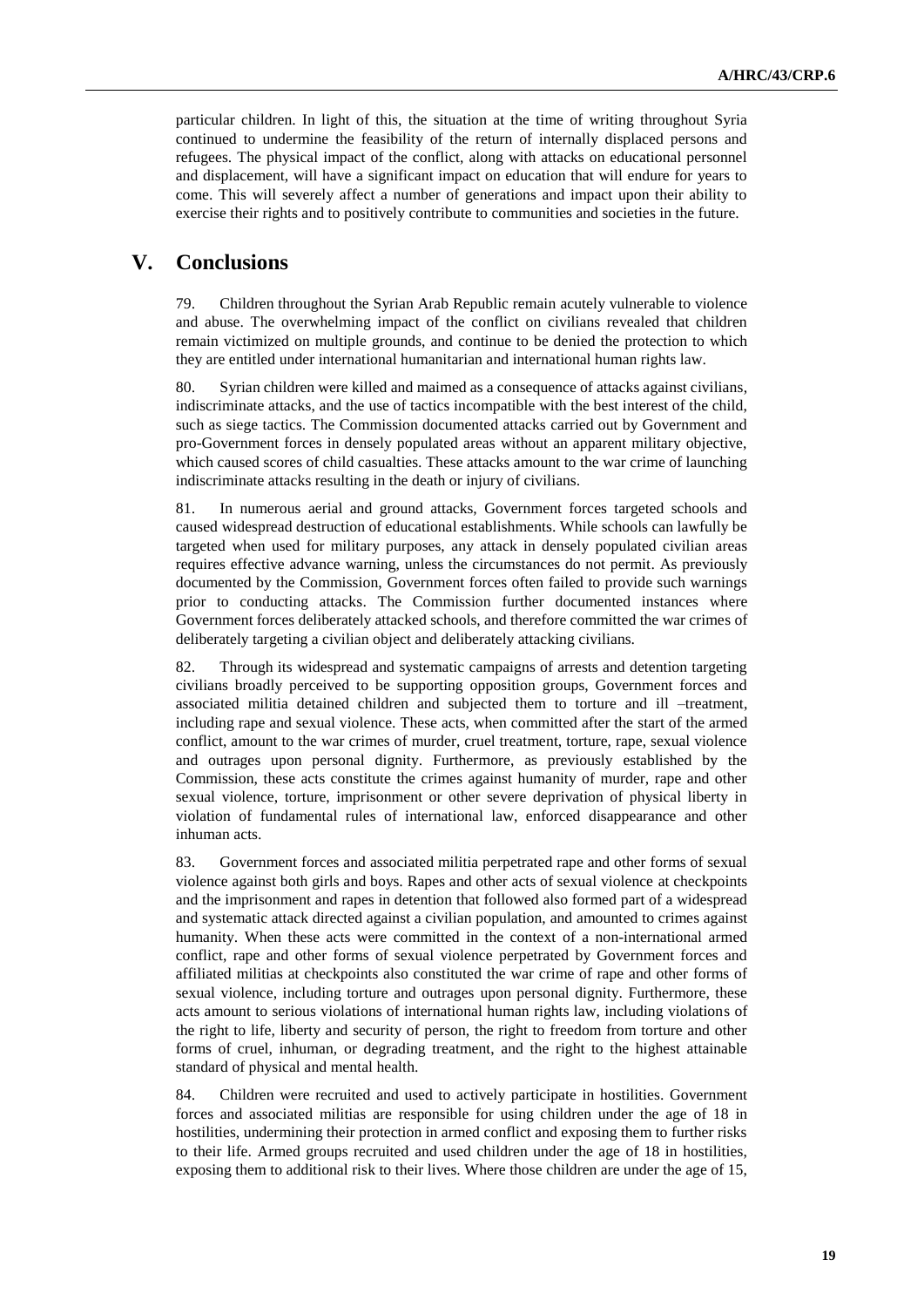those enlisting or conscripting them, or using them in active hostilities, may be individually liable for war crimes under international criminal law.<sup>51</sup>

85. Armed groups also launched attacks against civilians, often indiscriminate in nature, thereby committing the war crime of launching indiscriminate attacks resulting in the death or injury of civilians. Attacks on schools and the use of educational facilities by armed groups further endangered children's lives and impeded access to education for scores of children living in areas under their control.

86. While detaining children, non-state armed groups were responsible for torture and other forms of ill-treatment. When these acts were committed in the context of a noninternational armed conflict, they constitute the war crimes of abduction, cruel treatment and torture.

87. By perpetrating rape and other forms of sexual violence, armed groups committed war crimes of rape and other forms of sexual violence, including torture and outrages upon personal dignity. These acts contravene international human rights norms including the right to life, liberty and security of person, the right to freedom from torture and other forms of cruel, inhuman, or degrading treatment, and the right to the highest attainable standard of physical and mental health. Forced marriages may also amount to crimes against humanity.<sup>52</sup>

88. Girls living in areas under the control of HTS terrorists suffered severe psychological harm due to restrictions on their movement and religious dress codes imposed by the group. Edicts formally delivered to populations living under the control of HTS disproportionally affected adolescent girls and demonstrated discriminatory treatment on the basis of sex, in breach of fundamental international human rights norms.

89. Between 2013 and 2016, ISIL terrorists publically executed children and thereby committed the war crime of murder. ISIL forced girls as young as 14 to marry the group's fighters. Forced marriages constitute sexual violence and amount to the war crimes of cruel treatment and, in many instances, rape. When committed as part of a widespread or systematic attack directed against a civilian population, forced marriage may also amount to a crime against humanity. These acts also constitute serious abuses of the international human rights of women and girls including the rights to freely choose a spouse and enter into marriage only with free and full consent.<sup>53</sup>

90. The Commission has previously reported on Yazidi women and girls taken into ISIL held areas in the Syrian Arab Republic.<sup>54</sup> ISIL did not allow their members who "owned" Yazidis to sell the Yazidi children separately. This rule was changed in mid-2016 and resulted in the separation of children from their mothers and subsequent sale of young boys as house servants, and girls as young as nine years as sexual slaves. Such children were often then given Muslim names. Identifying their ancestry remains problematic.

# **VI. Recommendations**

91. Eight years of conflict has not only left an enormous trauma on the physical and mental well-being of an entire generation of Syrian girls and boys, but also destroyed the social, economic and cultural fabric required for Syrian communities to start healing. As a

<sup>&</sup>lt;sup>51</sup> The Optional Protocol to the Convention, which the Syrian Arab Republic adopted in 2003, sets – without reservation – 18 years as the minimum age for participation in hostilities, for recruitment into armed groups, and for compulsory recruitment by governments.

Under Article 8(2)(b)(xxvi) and (e)(vii) of the Rome Statute of the International Criminal Court, conscripting or enlisting children under the age of 15 years or using them to actively participate actively in hostilities amounts to a war crime in non-international armed conflict.

<sup>52</sup> See, *e.g.*, Extraordinary Chambers in the Courts of Cambodia, Case 002 Closing Order, 15 September 2010, at para. 1443; *see also The Prosecutor v. Dominic Ongwen*, Decision on the confirmation of charges against Dominic Ongwen, Pre-Trial Chamber II, No.: ICC-02/04-01/15, 23 March 2016, at para. 95.

<sup>&</sup>lt;sup>53</sup> Convention on the Elimination of All Forms of Discrimination against Women, 18 December 1979, at Art. 1(b).

<sup>54</sup> See "'They came to destroy': ISIS crimes against Yazidis", conference room paper A/HRC/32/CRP.2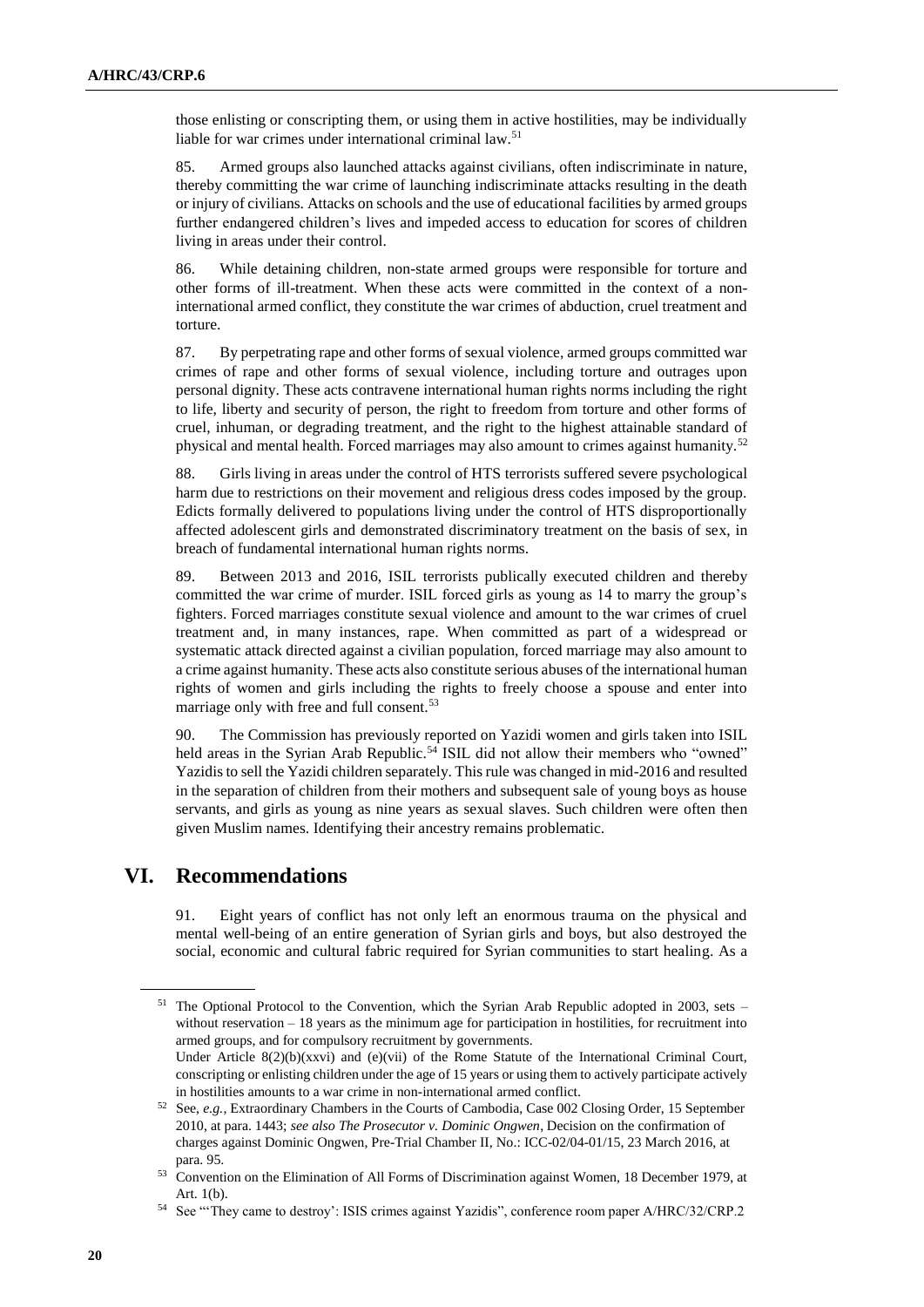matter of priority, the Commission urges all parties to the conflict to respect, protect and fulfil the human rights of all Syrian girls and boys. Specifically, and in order to alleviate the suffering of the children, the Commission calls for the below actions.

92. **First, as a matter of priority and in terms of immediate action, the Commission recommends that:**

(a) **all parties to the conflict commit in writing to the well-established principles under international law that grant all children special protection in times of war and conflict, and to adhere to the principle that all children in armed conflict are first and foremost victims and not perpetrators. The international community should provide support to implement those commitments that have already been made by parties to the conflict;**

(b) **the Government of the Syrian Arab Republic, as the primary duty bearer to protect children at all times, including during armed conflict, ensures that due protection is granted to all children;**

(c) **parties to the conflict urgently integrate the best interest of the child into all considerations of their military planning, policies and practices and consider child rights in every single military operation they conduct in Syria;**

(d) **all parties to the conflict immediately put an end to the recruitment, use and enlistment of girls and boys;**

(e) **injured children receive the appropriate health treatment, including the provision of mental health and psychosocial support;**

(f) **all parties urgently identify all children born in places of detention and currently deprived of liberty, reunify them with their mothers where they have been separated and provide the necessary documentation to protect their rights;**

(g) **all parties immediately identify, investigate and prosecute/discipline those responsible for the ill-treatment, torture, abuse and killing of children in detention, and that legal aid is provided to children and their families to enjoy their right to file complaints and legal proceedings against the perpetrators;**

(h) **all parties immediately identify all children who died in custody and communicate to their families the facts about the death of the children, and provide all the necessary documentation to guarantee and protect the right to truth and reparations;**

(i) **the Government of the Syrian Arab Republic enforces domestically incorporated international law in relation to children's rights and takes action to ensure domestic accountability for child rights violations. At all times ensuring that all internationally recognized fair trial rights are respected;**

the Government of the Syrian Arab Republic ratifies Optional Protocol 3 **of the Convention of the Rights of the Child on a Communication Procedure, as a measure to improve accountability for child rights under domestic and international human rights law;**

(k) **Members States prioritize that unaccompanied children in situations of displacement be repatriated to their country of nationality and reunified with their families; mothers should be repatriated along with their children to ensure adherence with the best interests of the child principle. Any subsequent legal processes against parents should be undertaken with due regard to international human rights law;**

(l) **affected Member States take measures to put an end to situations of statelessness created during the armed conflict;** 

93. **In relation to killing and injuring of children, the Commission recommends that:**

(a) **all parties to the conflict comply to the highest extent with standards and principles of international humanitarian law, particularly those regarding distinction and proportionality, in order to reduce child casualties;**

(b) **children living with disabilities due to the amputation of limbs and conflict-related physical and psychological wounds participate and benefit from**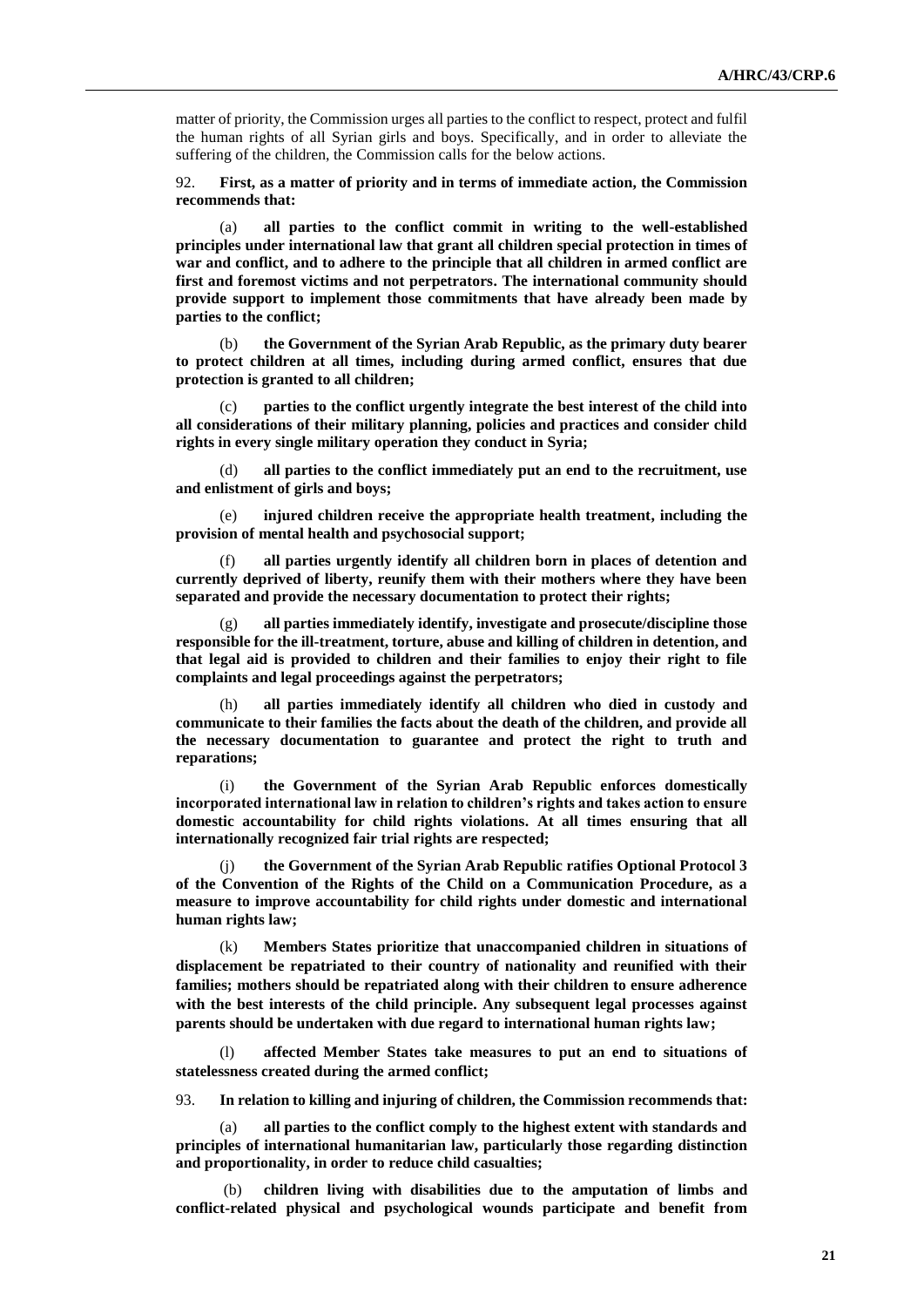**adequate access to services, including gender and age-sensitive support programs, in accordance with Security Council resolution 2475 (2019).**

94. **In relation to recruitment and use of children in hostilities, the Commission recommends that:**

(a) **the Government of the Syrian Arab Republic ensures that persons who have not attained the age of 18 years are not compulsory recruited into armed forces.**

(b) **all parties to the conflict with children in their ranks should identify them and proceed to reunify those children with their families;**

(c) **all parties to the conflict grant access to United Nations mandated mechanisms to verify and oversee the process of demobilisation. United Nations agencies, international non-governmental organizations and local non-governmental organizations should be integrated in a holistic response to the reintegration of children;**

(d) **children formerly associated with parties to conflict who are currently in situations of detention should be allowed to reintegrate with their families and communities in the Syrian Arab Republic and holistic reintegration projects should be designed with the participation of the children and their communities;**

95. **In relation to attacks on education, the Commission recommends that:** 

(a) **all parties to the conflict immediately halt the targeting schools and educational facilities, and enforce special protection regulations granted to schools, education personnel and students. Moreover, the Commission urges the Government of Syria to endorse and implement the Safe School Declaration;**

(b) **all parties to the conflict should immediately put an end to the military use of schools and return the infrastructure to educational authorities in place with the aim of assigning the infrastructure to the original purpose;**

(c) **all parties prioritize the right to education in the current negotiations, prioritising initiatives with a child-centred political reconciliation process;**

(d) **Government of the Syrian Arab Republic should immediately review the status of teachers and educational staff dismissed since 2011 with a view to reintegrate them into the educational system;**

(e) **all parties to the conflict should immediately take steps to prioritize damaged schools among reconstruction efforts on the basis of an inclusive process that takes into account the views of children and youth.**

96. **In relation to children in detention, the Commission recommends that:**

(a) **all parties to the conflict immediately release all children in all places of detention; this measure should include all individuals who at the time of the arrest and detention were below 18 years old;** 

(b) **all parties take measures aimed at designing and implementing programs for the physical and psychological recovery, as well as social integration, of boys and girls survivors and victims of torture and ill-treatment during detention;**

(c) **all parties ensure that all children are treated first as victims and not perpetrators. In cases where they are detained, it is only as a measure of last resort and, in such exceptional cases, are held for the shortest appropriate period of time, and that they are separated from adult detainees;**

(d) **all parties allow unconditional access for independent monitors and humanitarian organizations to all places of detention, in particular where children are deprived of their liberty.**

97. **In relation to sexual violence against children, the Commission recommends that:**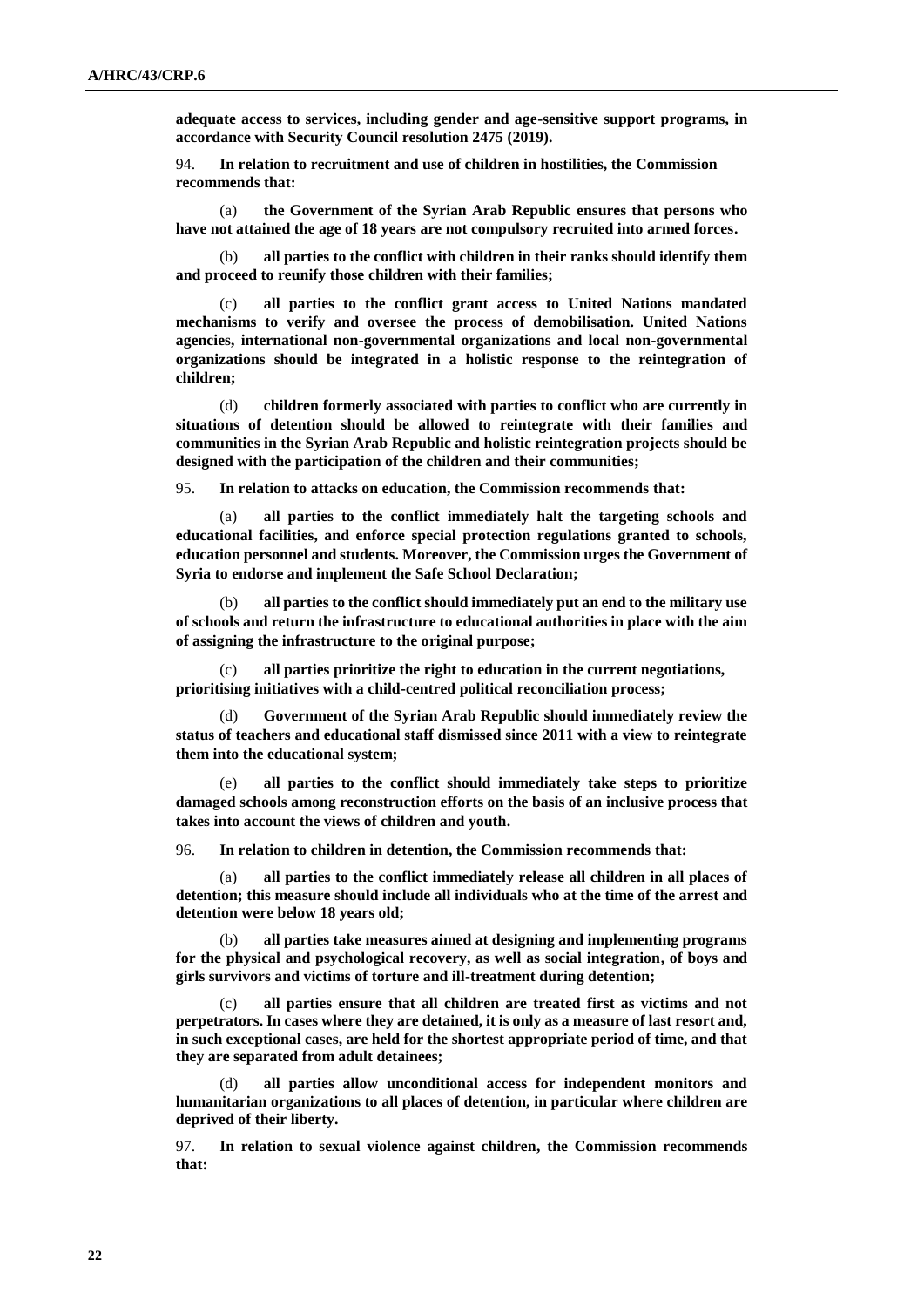(a) **all parties to the conflict immediately cease the perpetration of sexual and gender-based violence against girls and boys, as well as facilitating the meaningful provision of services for boy and girl survivors of sexual and gender-based violence;**

investigations and prosecutions are conducted against those that bear **individual criminal responsibility for committing acts of rape and sexual violence against children;**

(c) **resources are made available by Member States to prepare communities to reintegrate children who have suffered sexual violence and that communities facilitate the return of child victims of sexual violence and work with humanitarian organisations to assist survivors;**

(d) **the Government of the Syrian Arab Republic implement the recommendations of the Committee on the Elimination of Discrimination against Women, including general recommendation No. 30 (2013) on women in conflict prevention, conflict and post-conflict situations; and recognize its obligations under Security Council resolutions 1325 (2000) and 2122 (2013), reaffirming the need to protect women and girls from sexual and gender-based violence.**

98. **In relation to children in situations of displacement, the Commission recommends that:**

(a) **internally displaced children shall not be interned in or confined to a camp, and, where absolutely necessary, internment shall not last longer than required by the circumstances;**

(b) **all parties allow specialized humanitarian organisations access to displaced children to ensure all needed services are provided in terms of health, protection and (re)establishment of contacts and familial links between the child and families;**

(c) **all parties ensure that unaccompanied children in situations of displacement return to their areas of origin and are reunified with their families;**

99. **In relation to the issue of birth registration and civil documentation, the Commission recommends that:**

(a) **all children living in the Syrian Arab Republic, as well as refugee children wishing to return, receive free-of-charge official documents, including birth and educational certificates, that will grant them full and unimpeded access to health, education and social services, and will prevent discrimination and exclusion;**

(b) **the Government implements simplified administrative procedures for civil registration of vital events, so that individuals, including children, are not prevented from exercising key rights;**

(c) **countries of origin of foreign fighters take immediate steps for the simplified registration of their nationals born in Syria with the ultimate aim to repatriate them and their caregivers as soon as possible and in light of the principle of the best interest of the child; countries of origin should also refrain from stripping parents of their nationality in light of the impact on children;**

(d) **documentation indicating birth or other vital events provided by nonstate actors is considered as a valid proof, together with witness testimonies, for obtaining official civil documentation; the possession of documentation provided by armed groups should in not any way result in negative consequences for children.**

100. **In relation to access to justice and accountability, the Commission recommends:**

any process aimed at achieving lasting peace in the Syrian Arab Republic **should include a child-centred approach to access to justice in which crimes against children receive the proper attention;** 

(b) **any political settlement should be rooted in ensuring access to justice for victims of crimes against children as a key component;**